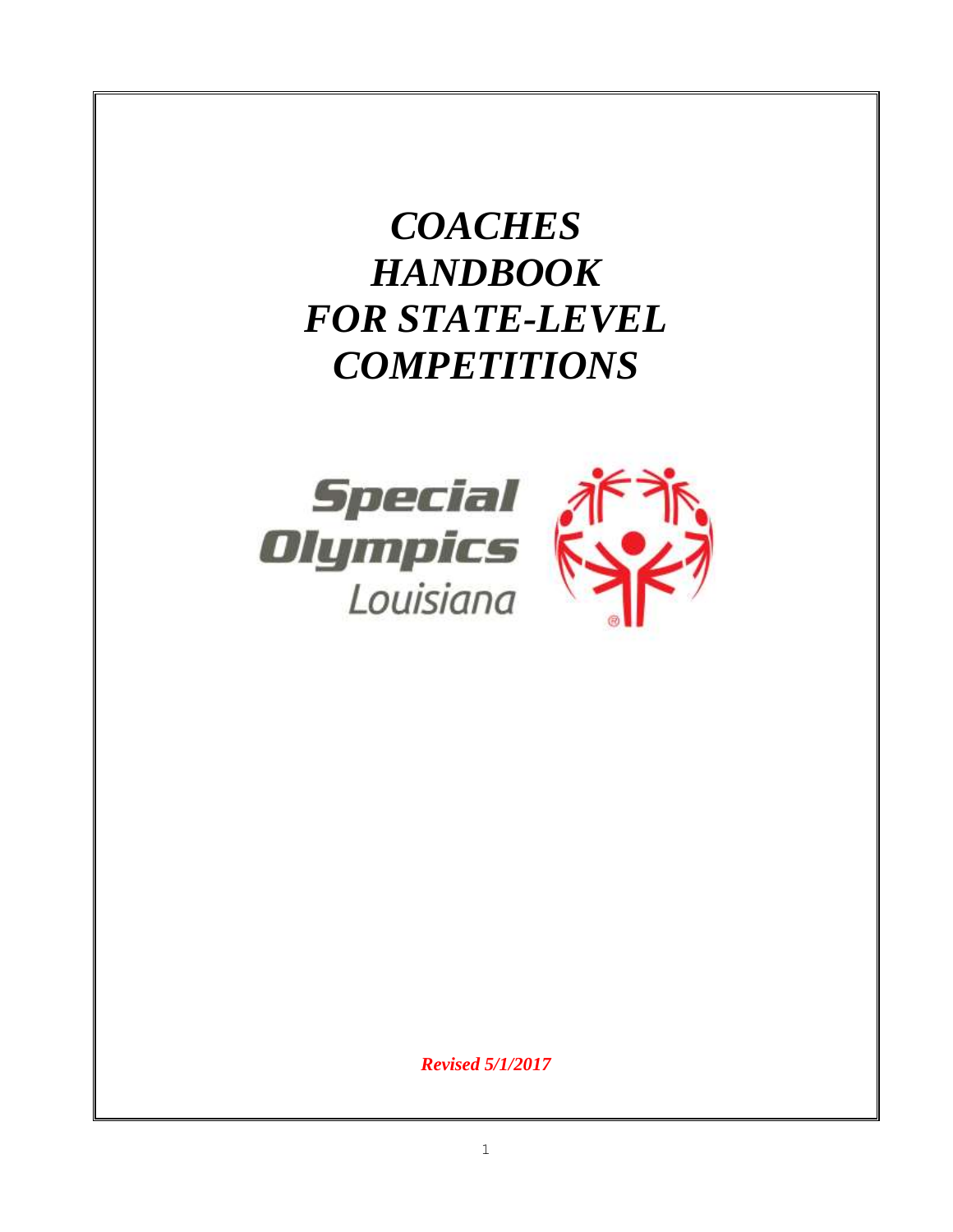## **SPECIAL OLYMPICS LOUISIANA COACH/VOLUNTEER DELEGATE RESPONSIBILITIES** Revised: March 12, 2015

Coach/volunteer delegate's responsibilities apply to training, competition, and any other Special Olympics activities at the local, parish, area, state, regional, national, and world levels. All of the following items apply to coaches. A volunteer delegate is any person who accompanies an athlete. The items numbered 9 through 22 apply to volunteer delegates. Area and local programs may have additional responsibilities which can be obtained from your Area or Parish Director.

## **Coach Knowledge/Training**

- 1. Coaches should be thoroughly familiar with these coaches responsibilities and all information in your Coaches Information Guide and Coaches Handbook for each state event.
- 2. Coaches must be officially certified by SOLA to attend a State event in the capacity of coach. Coaches should refer to the certification guidelines and the coach to athlete ratio within these guidelines
- 3. Coaches shall be knowledgeable of all existing Special Olympics and International Governing Body competition rules and regulations and prepare their athletes prior to competition in accordance with those rules.

## **Athlete Eligibility**

- 4. Coaches must bring a copy of each athlete's medical form to any training, local, parish, area, state event or other Special Olympics activities.
- 5. Coaches must verify athletes are 8 years of age or older.
- 6. Coaches/volunteer delegates must ensure that each athlete is pre-registered, and that athletes are not allowed to participate under another athlete's name.

## **Sportsmanship/Sports Rules**

- 7. Coaches shall ensure that athletes compete in events within their sport which challenge their potential and are appropriate to their ability.
- 8. Coaches shall be honest and instruct athletes to compete with maximum effort in all preliminary trials and/or finals or he/she shall be prohibited from coaching by the sports specific rules committee at the competition.
	- 9. Team Coaches shall ensure that athletes of all ability levels on a team participate in every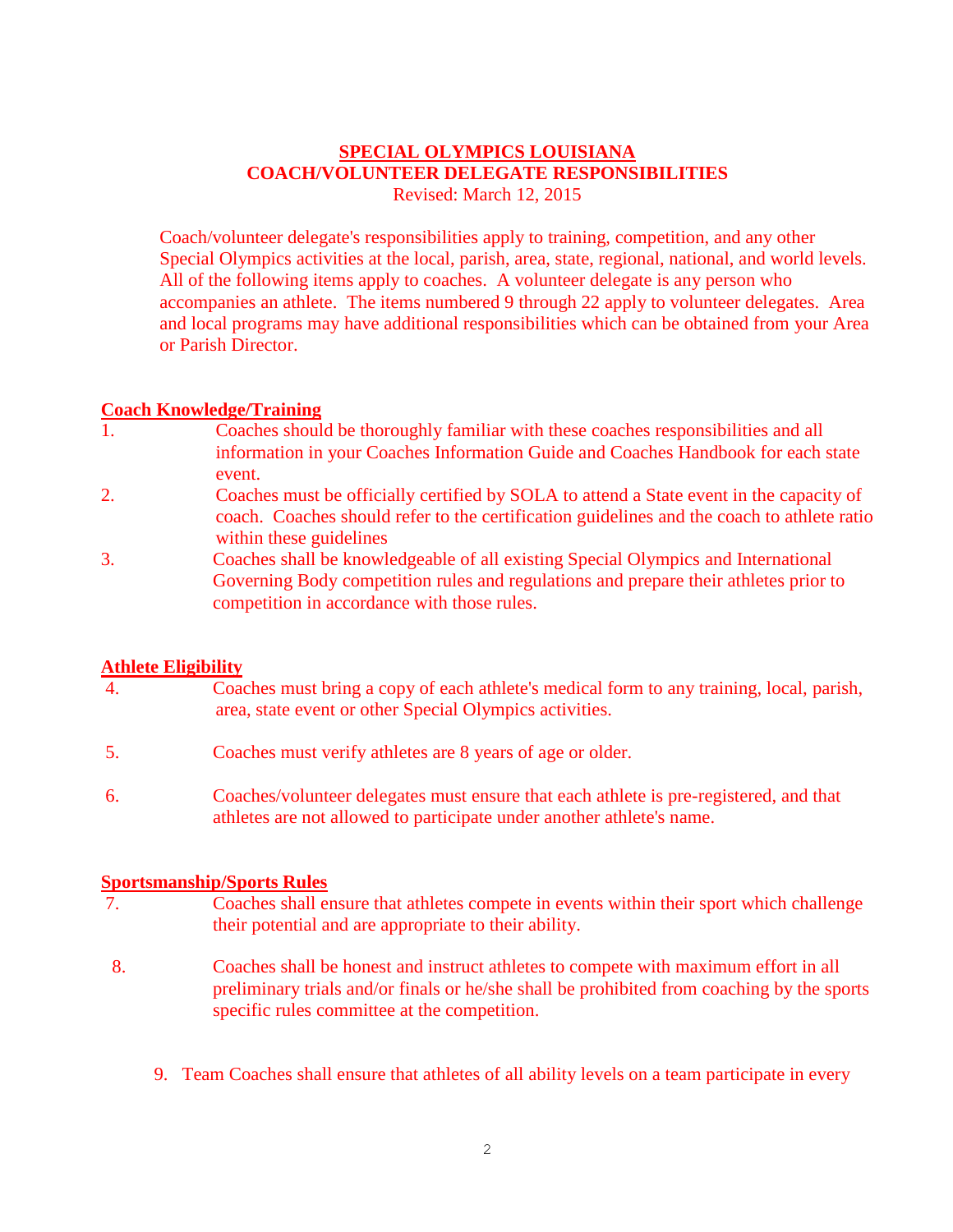game.

10. One coach per sport, school, group home, agency, etc., should attend all scheduled coaches meetings, while providing ample supervision of athletes

## **Safety/Supervision**

- 11. Coaches/volunteer delegates should provide for the general welfare, safety, health, and well-being of each Special Olympics athlete in his/her charge, above all else.
- 12. Coaches/volunteer delegates are responsible for the conduct of their athletes.
- 13. SOLA does not permit any swimming activities on the local, parish, area or state level at local hotels or facilities, other than Aquatics competition and training organized under the SOI Aquatics safety guidelines. This means any Special Olympics athlete, Unified Partner, or coach/volunteer delegate attending an event, function, or training **should not be in a pool.**
- 14. When in a self-contained environment, such as a college campus, athletes/coaches/ volunteer delegates/unified partners should not leave the campus during the Games. When the Games are over you should check out with the Area Director or designee. When in a non-campus environment, travel to and from the event and hotels should be kept to a minimum.
- 15. Coaches/volunteer delegates cannot be under the influence or consume alcoholic beverages or illegal drugs during the time athletes are in their charge until the athlete is returned home. Coaches, Special Olympics athletes, and volunteer delegates supervising or staying with athletes during an activity or event must abide by this rule.
- 16. It is the policy of Special Olympics Louisiana, Inc. to comply with all applicable state and federal laws prohibiting harassment on the basis of race, color, sex, religion, national origin, age, handicap, citizenship, or veteran status. Special Olympics Louisiana, Inc. will not tolerate sexual harassment. Special Olympics Louisiana, Inc. will not tolerate any sexually related conduct that creates an intimidating, hostile, or offensive environment for the athletes, coaches, families, and/or volunteers

### **Responsibilities to Athletes**

- 17. Coaches/volunteer delegates must provide the following specific services to each Special Olympics athlete in their charge:
	- A. Continuous supervision 24-hours a day, which must continue until athletes are placed in the charge of parents/guardians or appropriate persons.
	- B. Assist the athletes in accounting for luggage and personal items.
	- C. Assist in providing transportation of athletes when necessary.
	- D. Assure that badges are worn at all times, and conduct periodic checks to see that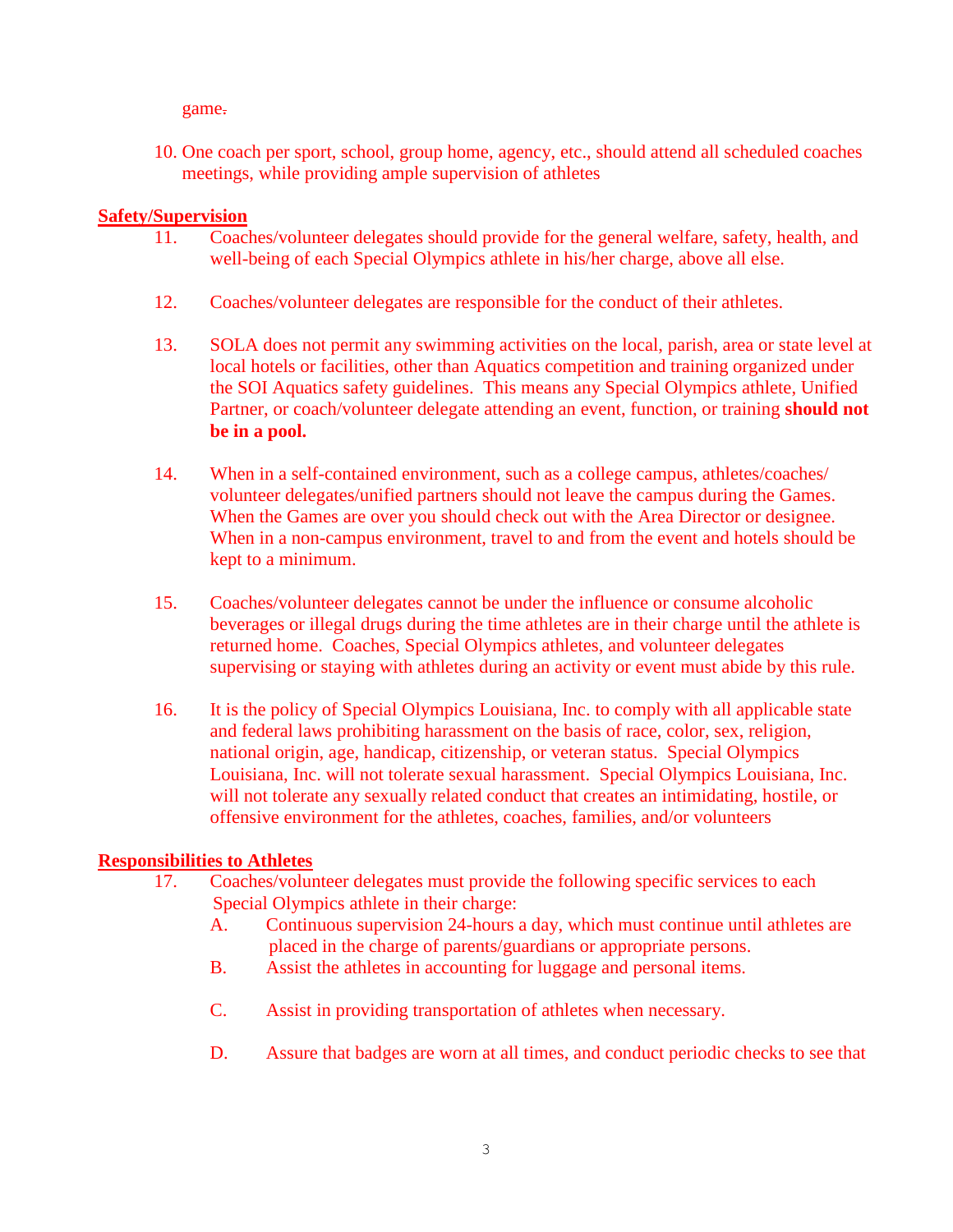athletes are wearing the appropriate badge.

- E. Assist the athletes in taking full advantage of clinics and other events.
- F. Assist the athlete in being assembled at the proper time and place for special events.
- G. Assist the athlete in reporting to competition areas at proper times and at the site while athletes are participating.
- H. Assist the athlete in moving to and from housing.
- I. Assist the athlete in maximizing the benefits available through participation.
- J. Review the athlete's medical form and ensure that prescribed medications are taken at proper times.
- K. Assist the athlete in receiving and keeping track of souvenirs.
- 18. One coach per sport, school, group home, agency, etc., should attend all scheduled coaches meetings, while providing ample supervision of athletes. For the purpose of this sub-part, ample supervision shall be a minimum of one (1) coach or other responsible adult for each five (5) athletes. Other coaches are welcome to attend the meeting, but the supervision ratio must be maintained. If supervision cannot be maintained, the coach/coaches should inform the Area Director so arrangements can be made with a coach who is attending to share the information upon his/her return from the meeting.
- 19. Coaches/volunteer delegates should not allow athletes to return to dormitories/hotels or attend activities without proper supervision.

### **Coach Behavior Conduct**

- 20. Coaches/volunteer delegates should dress and act at all times in a manner which will be a credit to Special Olympics and its delegation.
- 21. Coaches/volunteer delegates should report all emergencies to appropriate authorities after taking immediate action to ensure the health and safety of participants. Be sure you have read the Procedures for Reporting Incidents and the Universal Precaution guidelines and that any incidents or potential incidents and emergencies are reported to the Special Olympics senior staff immediately. Coaches/volunteer delegates must not spend Special Olympics money on themselves or athletes or solicit money without prior consent of the Parish or Area program.
	- 22. Coaches/volunteer delegates shall abide by the letter and spirit of the rules and be responsible for conducting his or herself in a sportsman-like and courteous manner at

all times. Coaches/volunteer delegates who do not conduct themselves in this manner, or who are offensive by action or language toward athletes, other coaches, volunteers,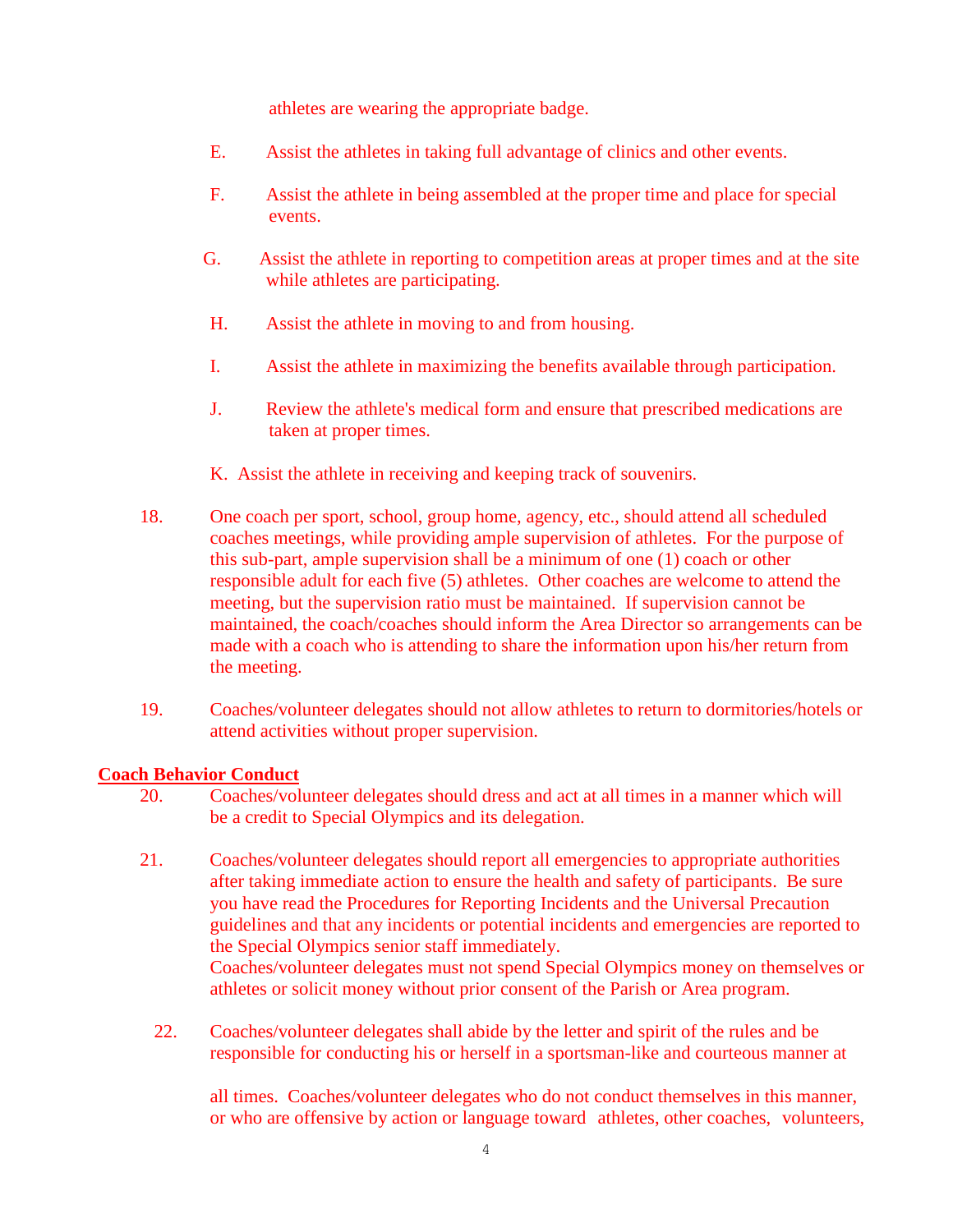opponents, officials, and/or spectators, may be prohibited from coaching.

- 23. Failure to uphold these responsibilities, or violation of a rule, may result in immediate expulsion from the event, activity, or Special Olympics participation. Refer to the conduct review policy.
- 24. While these enumerated responsibilities must be met, coaches/volunteer delegates must take any other steps necessary to assure the athlete safe and rewarding participation in the Special Olympics program.
- **NOTE:** These responsibilities may be updated periodically as needed. Please check with your Area Director or the state office to see if you have the most current revision and for other information mentioned which may not appear in your Coaches Information Guide.

## **SPECIAL OLYMPICS LOUISIANA CODE OF CONDUCT**

The Code of Conduct is designed to assure that each participant abides by the philosophy of the mission of Special Olympics. Participant includes any athlete, coach, volunteer, staff or any other person involved in SOLA. In return for appropriate conduct, individuals will be treated with respect and openness. Athletes will also have access to self-improvement training opportunities and be placed in an environment appropriate to their level of competence. All participants of Special Olympics Louisiana are expected to conduct themselves according to the following Code of Conduct:

## **RESPECT FOR OTHERS**

- Respect the rights, dignity and worth of all individuals involved in Special Olympics.
- Treat everyone equally regardless of sex, race, ethnic origin, religion or ability.
- Exhibit good sportsmanship at all times.
- Serve as a positive role model for others.

## **ALL PARTICIPANTS SHALL ACT WITH DIGNITY AND TAKE RESPONSIBILITY FOR HIS/HER ACTIONS**

| $\,<\,$ | The participant's language, manner, punctuality, preparation and presentation will         |
|---------|--------------------------------------------------------------------------------------------|
|         | demonstrate the highest standards.                                                         |
| $\,<\,$ | The participant shall display control, respect and dignity to all involved in Special      |
|         | Olympics.                                                                                  |
| $\prec$ | The participant shall set a positive example through his/her actions and encourage others  |
|         | to exhibit the same qualities.                                                             |
| $\prec$ | The participant shall not consume alcohol, tobacco, or illegal drugs while participating   |
|         | in Special Olympics Louisiana events.                                                      |
| $\lt$   | The participant will not engage in any disruptive behavior that interferes with the rights |
|         | of others or impedes the training or competition of athletes.                              |
| ≺       | The participant not make inappropriate or unwanted physical, verbal, or sexual advances    |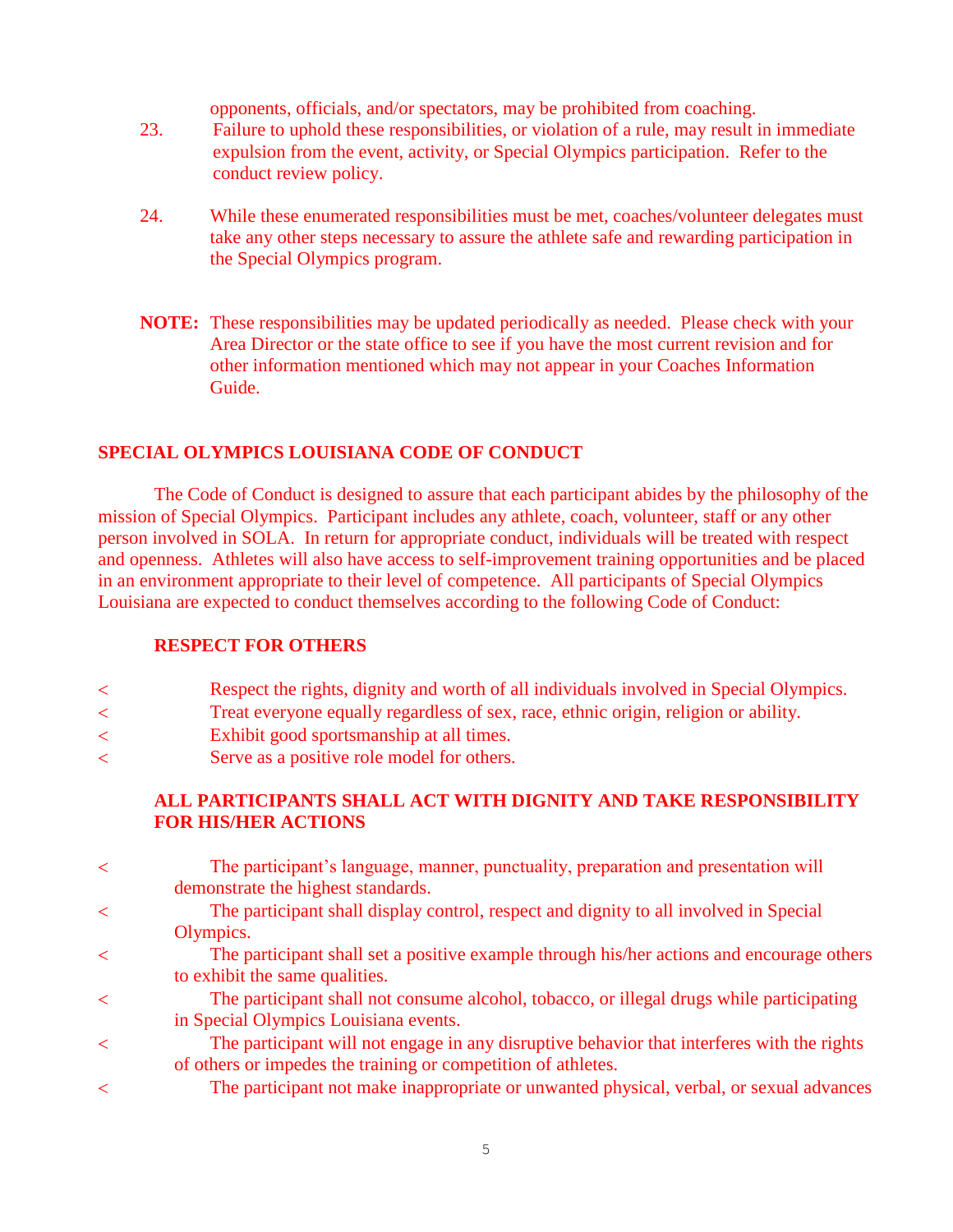on others.

 All participants are expected to follow the guidelines and rules as established by Special Olympics Louisiana and Special Olympics, Inc.

### **AGREEMENT**

| $\lt$   | All participants are expected to obey this Code of Conduct.                             |
|---------|-----------------------------------------------------------------------------------------|
| $\lt$   | This Code of Conduct is a general guide for the conduct of a participant and does not   |
|         | describe all types of good and bad behavior.                                            |
| $\lt$   | If a participant does not obey this Code of Conduct, the participant will be subject to |
|         | disciplinary action as outlined in the Special Olympics Louisiana Participation Policy. |
| $\,<\,$ | This Code of Conduct shall be applicable during any Special Olympics Louisiana event    |
|         | or training session.                                                                    |
|         |                                                                                         |

#### **Revised and Approved: December 1, 2001**

### **SPECIAL OLYMPICS LOUISIANA CONDUCT REVIEW POLICY Revised: March 12, 2015**

The intent of this policy is not to exclude, but to include all individuals who are eligible for participation. Special Olympics does not exclude athletes, coaches, or volunteers solely due to inappropriate behavior. However, a person in higher authority (i.e. school agency, SOLA staff, coach, Area Director, Parish Director) can exclude an athlete, unified partner, coach, or volunteer from training and/or competition, or participation because of inappropriate behavior.

Prior to exclusion, if a person in higher authority feels they cannot provide adequate leadership and/or supervision of an athlete, unified partner, coach, or volunteer due to the inappropriate behavior of same athlete, coach, or volunteer:

**Step 1:** The person in higher authority shall discuss the behavior with the athlete, coach, or volunteer, and a plan shall be designed to improve the behavior. Person in higher authority shall begin written documentation of the inappropriate behavior and the action to be taken.

**Step 2:**The person in higher authority shall seek the assistance of other school personnel, parent, or guardian, or other parties involved. The documentation of the person in higher authority is shared with this group, and alternatives discussed (i.e. family might assume training and attend competitions to control athlete's behavior). This plan is outlined.

**Step 3:**Review by a Sportsmanship Committee.\* This committee shall be made up of individuals from the Board of Directors, program volunteers, and SOLA staff. This committee reviews the documentation, hears comments as requested, and rules on the exclusion. Discipline of an athlete, coach, or volunteer shall be determined by the severity of the inappropriate behavior. Recommendation of the Sportsmanship Committee shall be presented to the Executive Director for his action.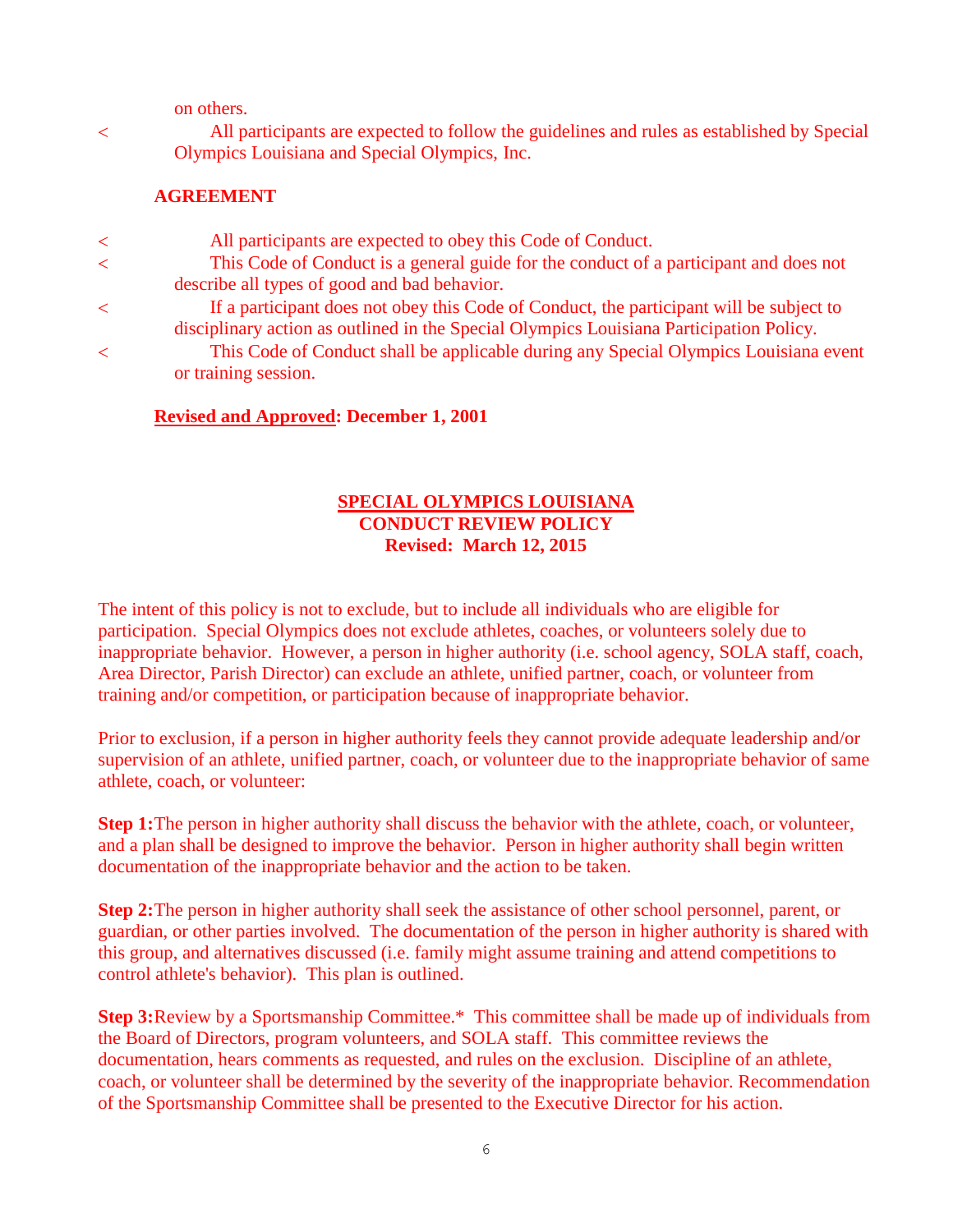\* The Sportsmanship Committee varies from area to area, event to event, and is appointed by SOLA staff. The scope extends from local programs to World Games.

The above steps shall not be necessary if the situation warrants immediate disciplinary action. Individuals have a right to an appeal. This appeal should be made in writing, within two weeks, to the Executive Director, who will then appoint an appeal committee. The Risk Management Committee will serve as the appeal committee.

## **ATHLETE RESPONSIBILITIES**

Revised: June 2015

- 1. The athlete must be at least 8 years of age on the first day of the competition.
- 2. The athlete must bring an adequate supply of prescribed medication labeled properly, if applicable.
- 3. The athlete should be able to perform the skills required to compete in their events without human assistance and must have been in an eight-week training program prior to competition.
- 4. The athlete should bring to the games any equipment and personal items necessary for competition.
- 5. Athletes shall abide by the letter and spirit of the rules and be responsible for conducting his or herself in a sportsmanlike manner at all times. Athletes who do not conduct themselves in this manner, or who are offensive by action or language toward other athletes, coaches, volunteers, opponents, officials, and/or spectators, may be disqualified from further participation.
- 6. Athletes who do not participate honestly and with maximum effort in all preliminary trials and/or finals shall be disqualified from all remaining events by the sports specific rules committee at the competition.
- 7. Registered athletes shall not take part in any form of sexual activity with another athlete at events, practices, or competitions.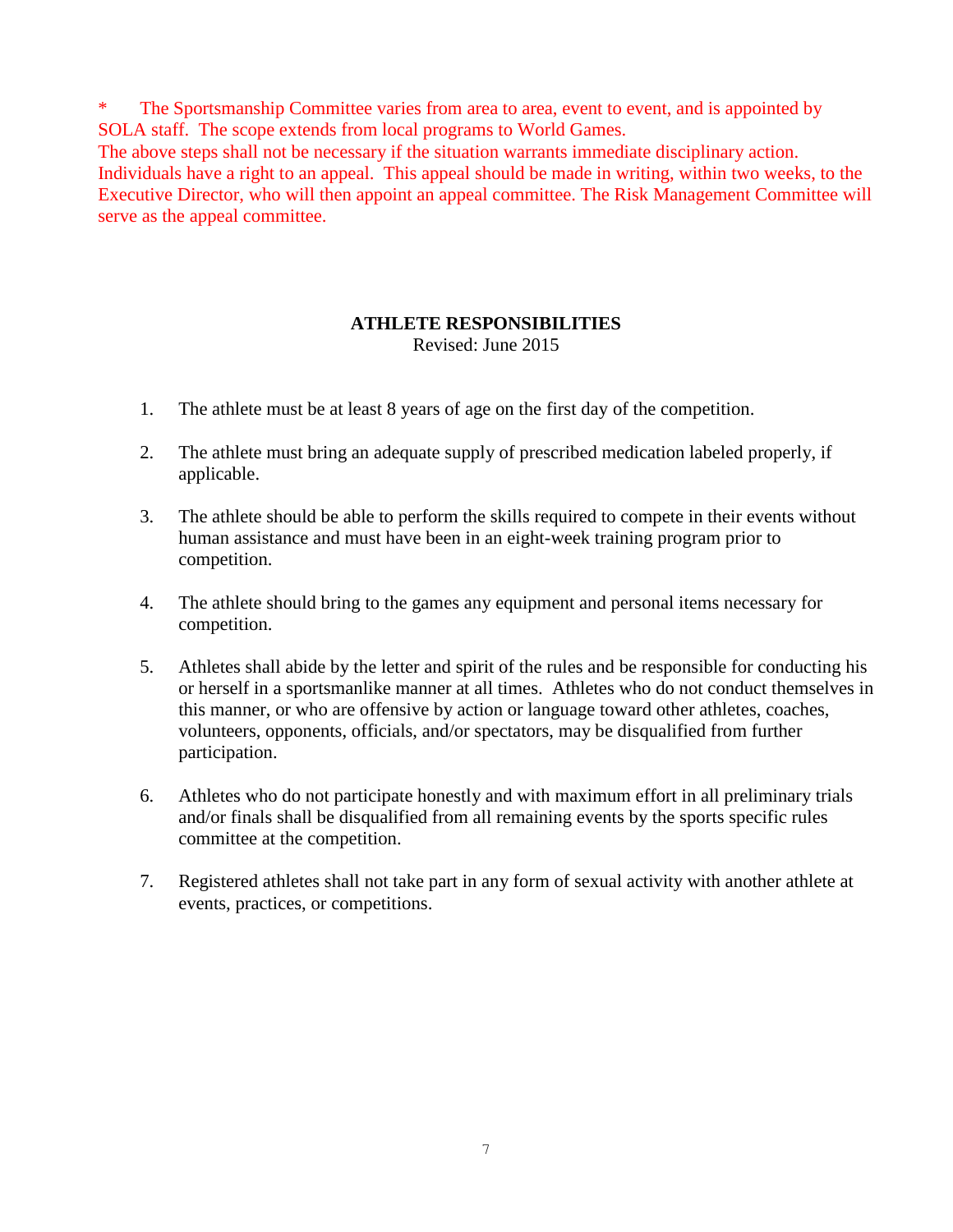## **SAFETY AND OTHER REGULATIONS**

The following activities will be strictly prohibited during the Special Olympics Louisiana events:

- **Possession or use without a doctor's prescription of any narcotic, stimulant, depressant, or** hallucinogenic drug.
- Possession or use of candles, lanterns, firearms, gasoline, or other dangerous materials.
- Possession or use of any electrical, cooking, or food or beverage preparation appliances.
- **Gambling**
- Possession or housing of any pets or animals.
- Swimming in the hotel pools.

#### **GAMES RULES COMMITTEE**

The Sports Rules Committee for each event or sport is responsible for making all decisions at that site. Their decision is final.

If you wish to appeal a decision, you must complete the PROTEST FORM (located in this Coaches Handbook) and present it to the Competition Director who will present it to the Games Rules Committee no later than 30 minutes after the decision is made. If this procedure is not followed, the Rules Committee will not accept the Protest Form. The Rules Committee can be contacted by asking the Competition Director (or other person with radio communications) to contact the Games Rules Committee.

#### **GENERAL STATEMENT OF COMPETITION**

The rules and regulations established by Special Olympics International and the NGB sport will be followed. Officials will be observing the athlete's performance levels. If athletes are not competing according to the rules and regulations, the athlete will be disqualified. Those athletes who are disqualified will receive a green participation ribbon.

## ATHLETES MAY COMPETE IN ONLY **ONE** SPORT. COACHES MAY COACH ONLY **ONE** SPORT PER STATE EVENT. COACHES MAY COACH ONLY **ONE** TEAM PER EVENT.

### **AGE GROUPS**

The following age groups shall be used for all Special Olympics Team Competitions:

| Junior Level: | 15 and under |
|---------------|--------------|
| Senior Level: | 16 and over  |
| Open Ages     |              |

#### **RAIN PLAN**

In case of rain, please check with your venue director at the competition site or with your Area Director before assuming competition will be canceled. Competition will be completed if at all possible, and is the coach's responsibility to check with the Games Director regarding rescheduling of games.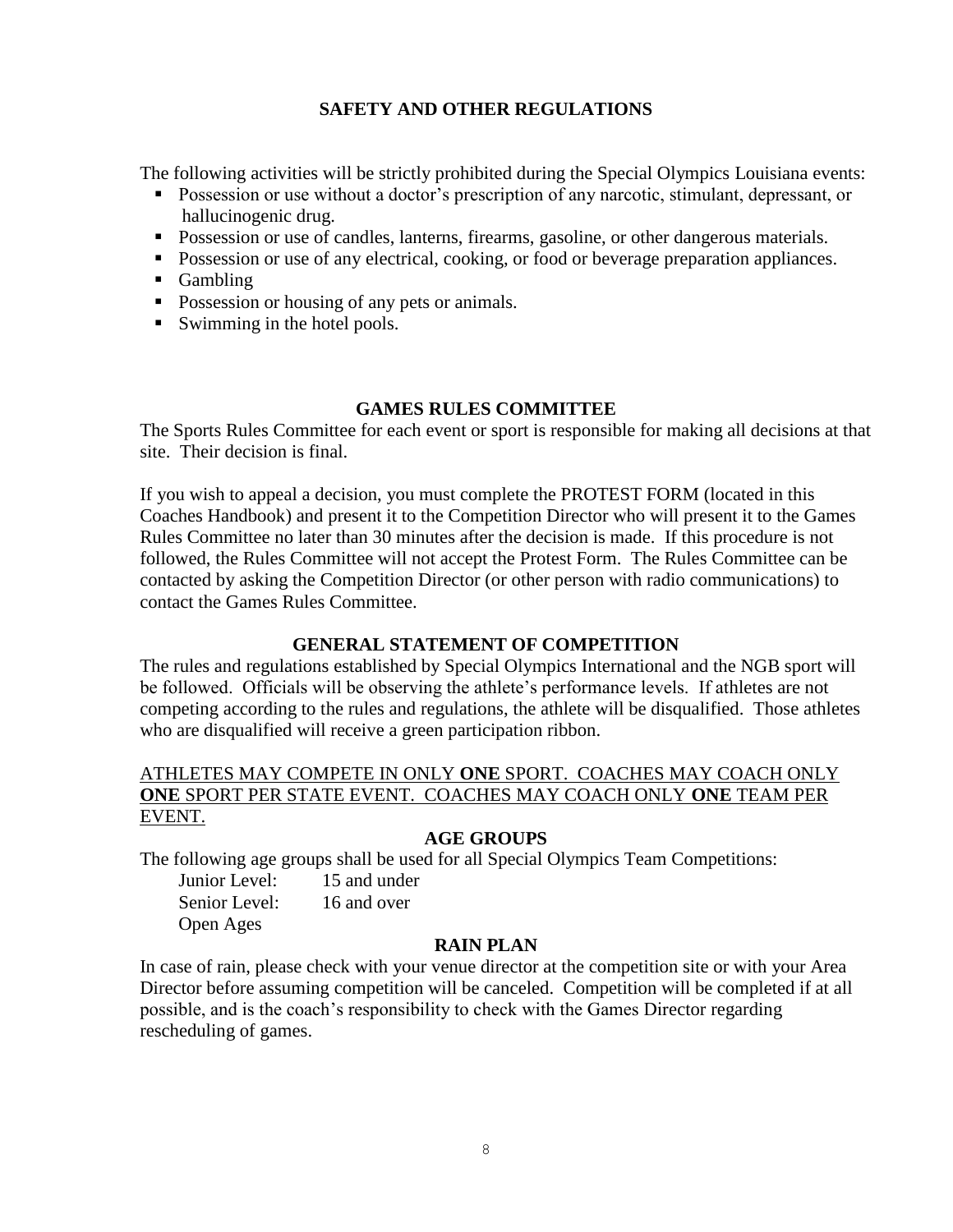## **EMERGENCY PROCEDURES FOR VOLUNTEERS**

## **Dealing with the Crisis:**

## **The key to dealing with a crisis and minimizing the effects are:**

- o Prepare for the unexpected.
- o Take immediate action when the crisis occurs.
- o Communicate well with all identified individuals.
- o Deal with the situation in a calm and factual manner.

### **In Case of an Emergency:**

In case of an emergency, determine whether proper authorities have been notified (police, fire department, rescue squad). The first priority is to prevent further injury and give necessary treatment to individuals who are injured. Request first aid assistance. Ask someone to maintain crowd control. As soon as possible, report the emergency to Special Olympics officials at the Operations Center. (See attached "Procedures for Reporting Incidents".)

The following are recommended procedures in the event of an emergency:

## **I. Accident or Serious Injury:**

- A Report incident to the nearest medical personnel or call the Operations Center.
- B. If you are unable to locate medical personnel at the scene contact the Operations Center, via the nearest communications facility (phone or hand-held radio).
- C. Operations Center, when contacted, should:
	- 1. Dispatch appropriate necessary medical and security advising them of a **specific incident.**
		- 2. Notify the Crisis Communication Team Leader of the incident.
- D. The Crisis Communication Team would then meet and decide on appropriate response and release of any information.

## **II. Evacuation For Any Catastrophic Emergency**

- A. Notify the Crisis Communication Team through the Operation Center phone number.
- B. The Crisis Team will then be advised to the extent of and time of any evacuation and will notify all those impacted using any or all of the following means:
	- 1. The radio communication networks by notifying all networks of the need to evacuate and advising them of the seriousness of the situation.
	- 2. Announcements made via the public address systems at all event venues.
	- 3. Using beepers to notify all Area Directors and others equipped with beepers.
	- 4. Notify and advise all coaches and their directors at their respective scheduled meetings.
- C. Operation Center will notify all appropriate Transportation Services required to effect the evacuation.
- D. Operation Center will notify Security and all other law enforcement agencies necessary to assist in the evacuation.
- E. If so advised, all evacuees will report to the evacuation site, which for this event, will be designated at that time. All participants will remain at the evacuation site until notified otherwise.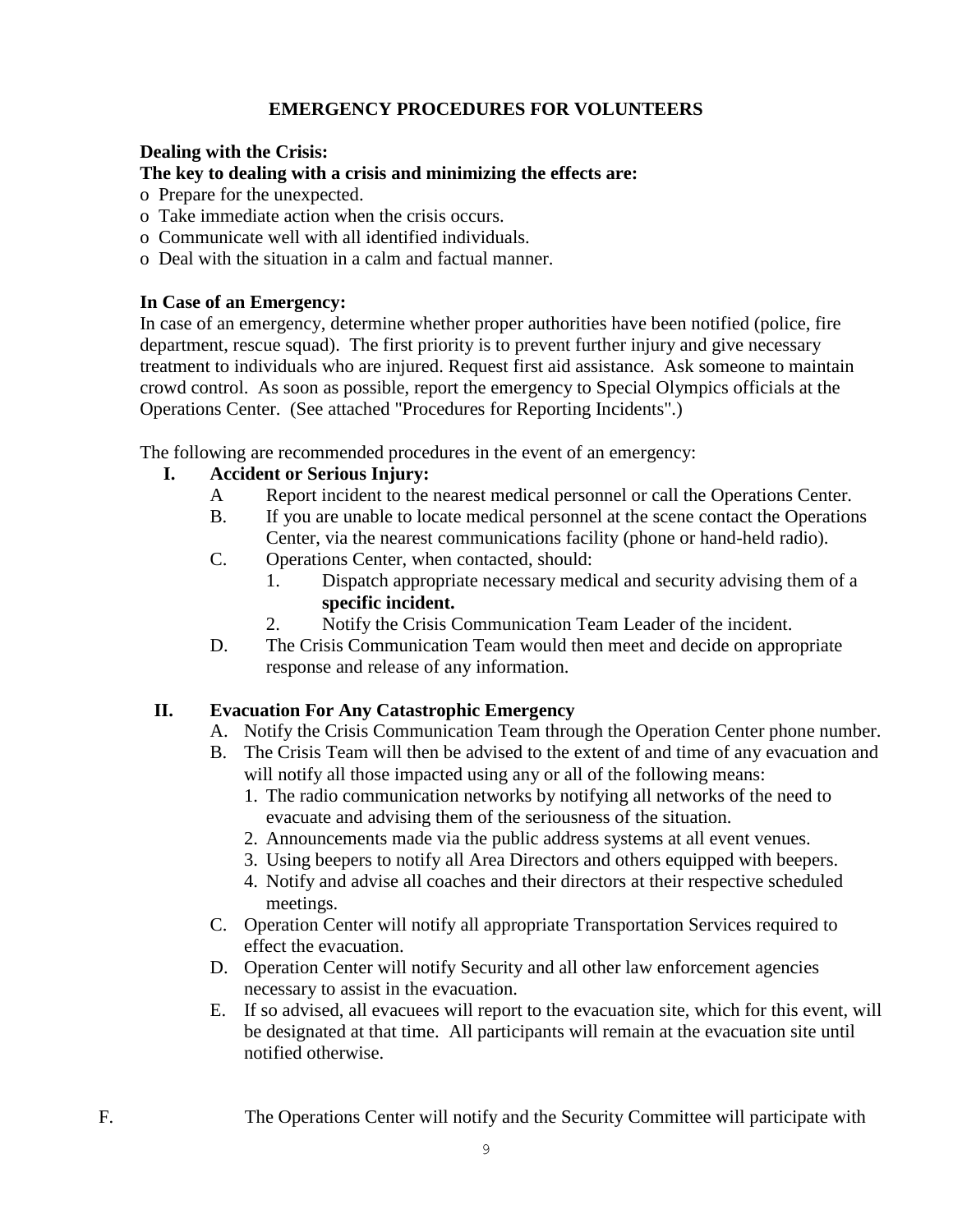other local law enforcement agencies, as needed, to canvas all event sites and venues to insure that the evacuation has been completed.

## **III. Fire**

- A. Contact local Fire Department and commence any necessary evacuation. The Fire Department contact phone number for this event shall be the Operations Center.
- B. Contact Security at the Operations Center number .
- C. Contact the Operations Center at phone number listed in the front of the Handbook.
- D. Activate all necessary fire alarms.
- E. Follow the following fire safety tips:
	- 1. Evacuate everyone in an orderly fashion.
	- 2. Escape away from the direction of fire and smoke.
	- 3. Assist non-ambulatory persons.
	- 4. Once at safety location, account for all persons in your responsibility.
- F. The Operations Center will notify the Communication Crisis Team.
- G. The Crisis Team will meet and decide on an appropriate response to third parties and to the media.

## **IV. Serious Misbehavior or Criminal Activity on Behalf of an Athlete, i.e., Assault, Rape, Theft, Serious Vandalism, Etc.**

- A. Control the situation to the extent possible, and call security at the Operations Center phone number .
- B. The Operations Center shall:
	- 1. Contact the Medical Committee and other medical resources, if necessary.
	- 2. Alert Security, if they have not already been notified.
	- 3. Alert the Crisis Team.
	- 4. Notify the coach and Area Director of the athlete involved.
- D. The Crisis Team will coordinate with Security and local law enforcement concerning any investigations, and will make the appropriate response and release of information to the media and third parties.

## **V. Missing Athlete**

- A. Notify the Operations Center, giving them the name and/or description of the athlete, at phone number indicated in this handbook.
- B. Event Security shall:
	- 1. Organize the search for the missing athlete.
	- 2. Coordinate with outside law enforcement agencies, if necessary, to expand the search.
- C. The Operations Center will notify the Crisis Team if athlete is not found within 30 minutes.
- D. The Operations Center will also notify all event communication networks and then, if necessary, make the appropriate announcements through the public address systems at all local event venues.
- E. The Crisis Team will meet and decide on an appropriate release of any information to the news media.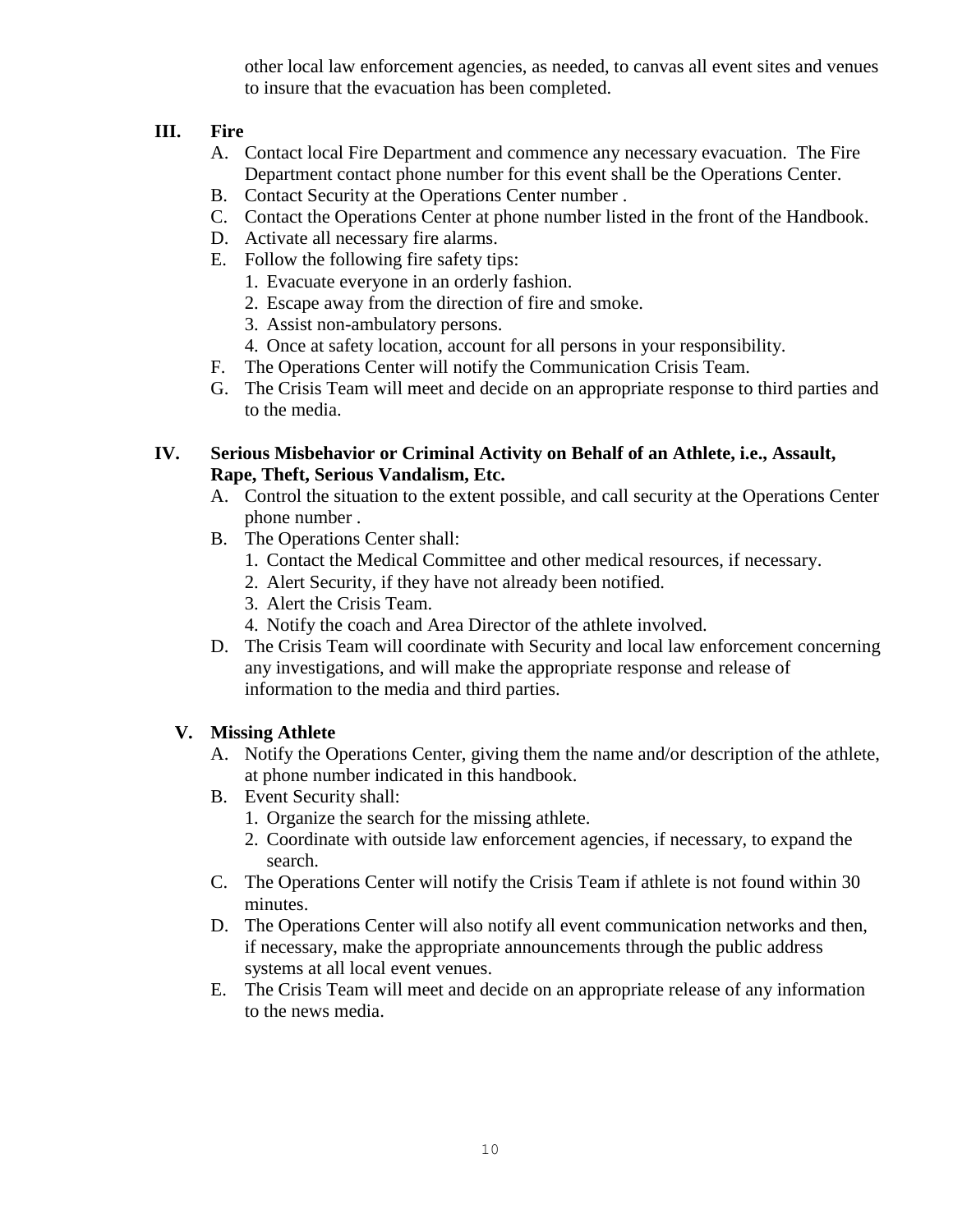### **SPECIAL OLYMPICS LOUISIANA Procedures for Reporting Incidents at State, Area, or Local Events**

If a situation arises that may be of a delicate nature, the volunteer should report the incident immediately to his/her supervisor, and that individual should report to his/her supervisor until the chain of command reaches the State Staff Liaison or President/CEO. (Local programs should report all incidents to Parish Directors; Parish Directors should report all incidents to Area Directors; and Area programs should report all Local and Area incidents to the State Staff. Games volunteers report to chairpersons, who report to Directors, who report to State Staff. Coaches report to Area Directors, who report to State Staff.)

A written report, based on an interview with the athlete or volunteer involved, should be completed immediately by the volunteer reporting the incident. The volunteer should also be available for discussion regarding the incident, if necessary.

Any incident should be reported and documented, even if the interview results in negative findings.

If the incident is of a medical nature, the medical team should be contacted immediately. The medical team will complete the appropriate accident or incident forms and return these forms to the State Staff for future reference. The medical team will make the State, Area, or Local Staff aware of any incident that may result in complications during the event, or at a later date (ie., contagious diseases, insurance claims on broken bone, etc.).

The Special Olympics Louisiana Staff will notify SOLA legal counsel and/or university and law enforcement authorities, if and when it becomes apparent that a criminal activity may have occurred.

# **SPECIAL OLYMPICS LOUISIANA Participation Policy**

Revised: March 12, 2015

Special Olympics Louisiana (SOLA) has adopted the following policy regarding its ability to screen, limit, deny or otherwise control the persons that it allows to participate in SOLA activities. Participation in SOLA is a privilege and not a right. The participants must obey the rules and Codes of Conduct established by SOLA or may be denied the opportunity to participate in the SOLA program.

- PURPOSE: The purpose of enacting this Participation Policy is to ensure the safety and welfare of SOLA athletes, unified partners, coaches, volunteers, staff and all others involved with SOLA. This purpose will be achieved by limiting, restricting, and/or banning participation in SOLA by those who fall within the terms of this policy.
- PARTICIPANT: Participant includes any athlete, unified partners, coach, volunteer, staff or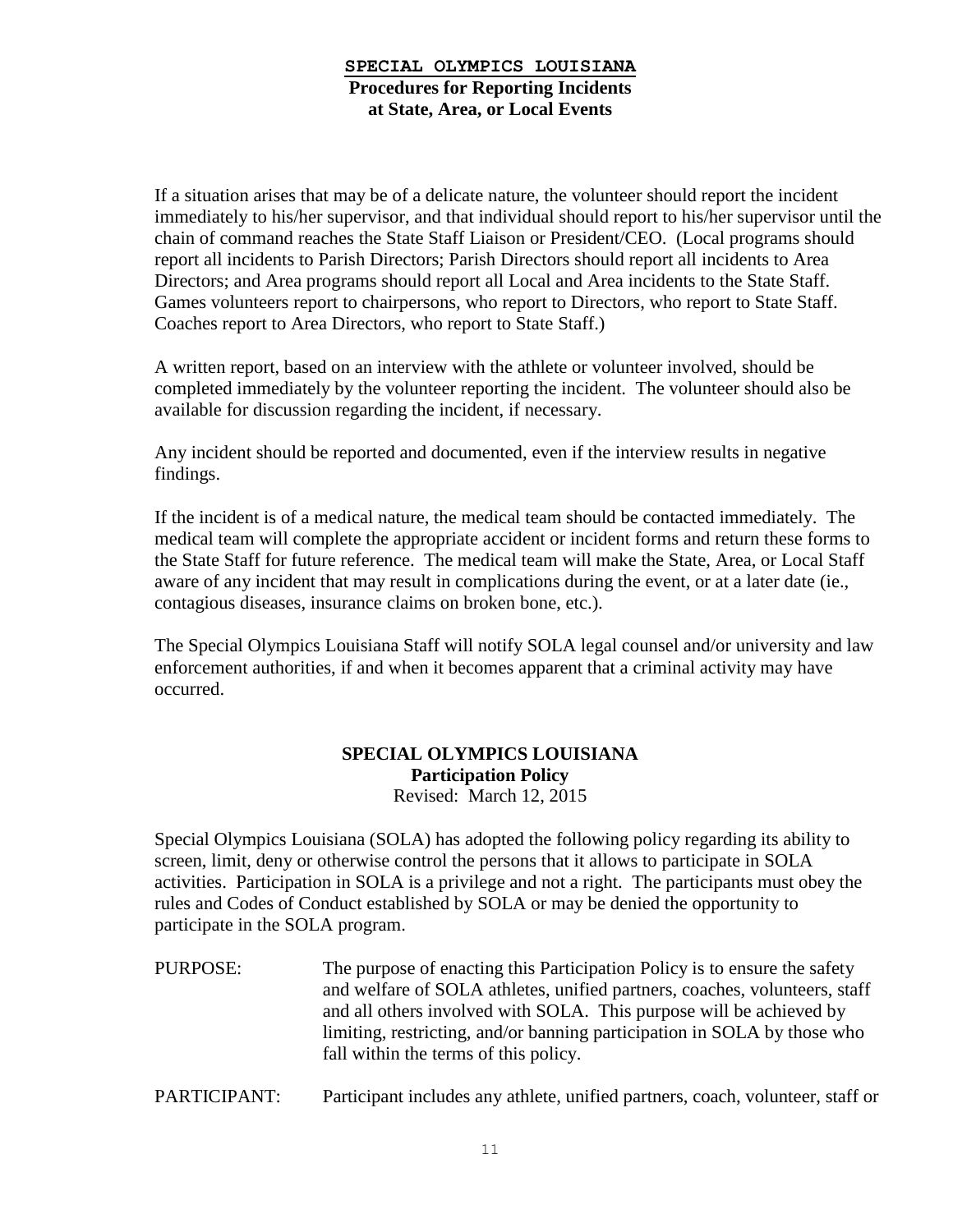any other person involved with SOLA.

POLICY: SOLA has determined that if the following actions have occurred, the Participant may be limited or banned from SOLA activities:

Any criminal conviction

Any pending criminal charge until such charge has been favorably resolved.

Use or sale of illegal drugs and/or firearms.

Any violation of the SOLA Code of Conduct.

Any other actions which may harm other participants or reflect negatively on SOLA.

Any known aggressive behavior towards others.

Any Participant who has been permanently banned from participation by another U.S. Special Olympics Program may not participate in any SOLA Activity.

All determinations regarding possible limitation, expulsion, restrictions, and/or banning from SOLA activities will be determined on a case by case basis by the President/CEO of SOLA and the Risk Management Committee. Once SOLA is made aware of a possible violation of the policy, SOLA may take any of the following actions:

- Verify the violation or charges with the proper state and/or local authorities;
- SOLA may conduct a background check of a Participant, including criminal, employment, credit or social/rehabilitation services; and
- $\blacksquare$  Notify the Participant, parent(s) or guardian(s) and the Local Program Coordinator, as required of such action(s) being taken.

# **SPECIAL OLYMPICS LOUISIANA**

COACHES' CERTIFICATION STATEMENT

Revised: March 12, 2015

# **DEFINITION**

Coach Any individual who works with an athlete on a regular basis in a structured sports training program or any individual who is called upon to "coach" athletes during a competition (i.e., assist in spotting athletes in gymnastics, powerlifting, warmup exercises, and other coaching duties).

Volunteer Any individual whose sole purpose is to sit with athletes Delegate during an event, drive the bus, take athletes to Olympic Town, get cokes, etc.

## **CERTIFICATION STATEMENT**

High-Risk 100% certification of coaches who attend state events in Events high-risk sports on a 1:4 ratio. Wheelchair events would have a 1:1 ratio double certification. Currently effective. Delegation volunteers can be allotted upon request within reason. High-risk sports include: Aquatics Gymnastics Canoeing Ice Skating Cycling Powerlifting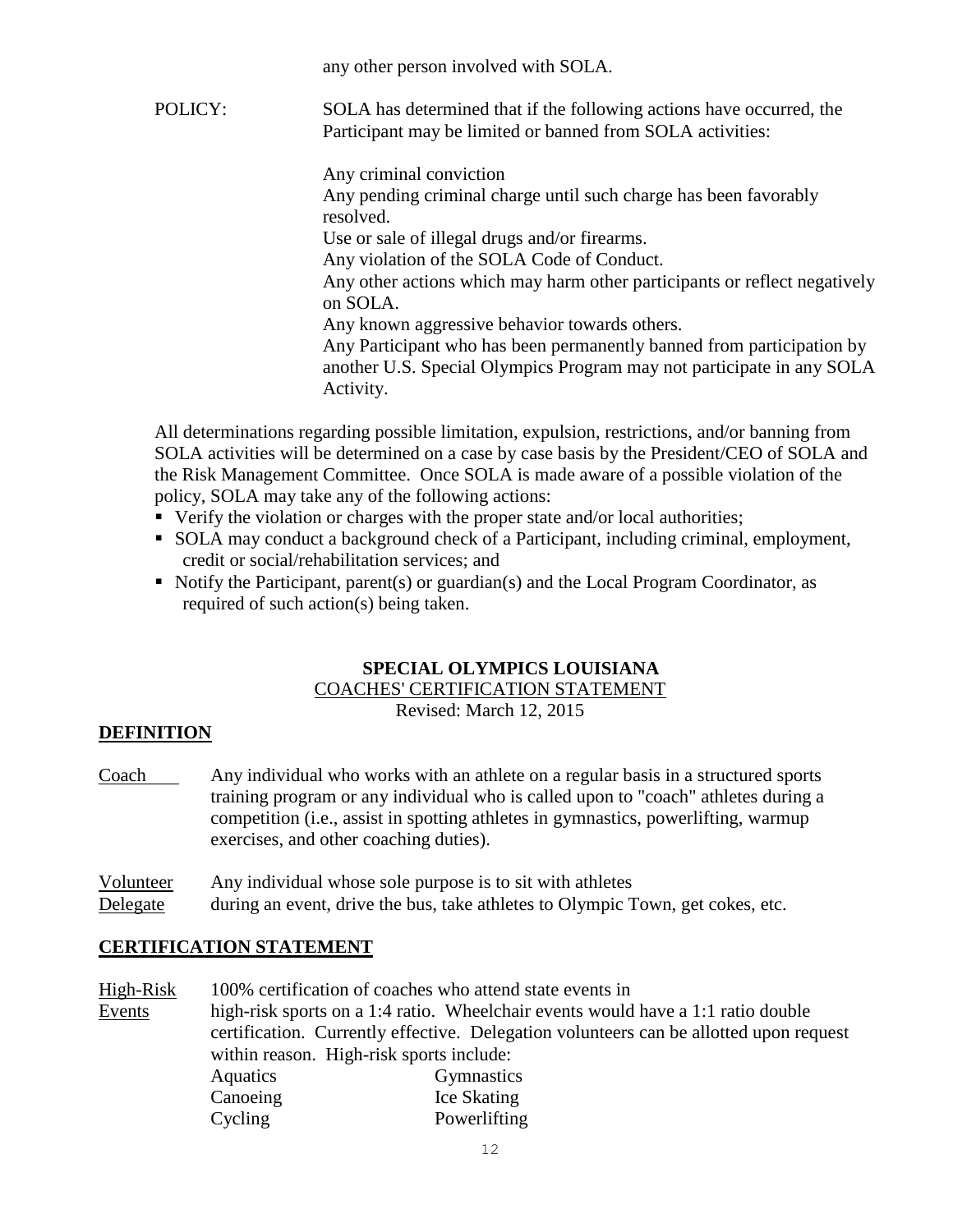|                    | Equestrian<br>Golf                                                                                                   | Sailing<br>Skiing (Nordic & Alpine)<br>Wheelchair                                                                                                                                                                                                                      |
|--------------------|----------------------------------------------------------------------------------------------------------------------|------------------------------------------------------------------------------------------------------------------------------------------------------------------------------------------------------------------------------------------------------------------------|
| Low-Risk<br>Events | 100% certification of coaches who attend state events in<br><b>Athletics</b><br>Badminton<br><b>Bocce</b><br>Bowling | low-risk sports on a 1:5 ratio effective 1988. Volunteer Delegates will be allotted upon<br>request within reason up to 7% of the total athlete allotment. Low-risk sports include:<br>Croquet<br>Horseshoes<br><b>Roller Skating</b><br><b>Table Tennis</b><br>Tennis |
| <b>Team Sports</b> | <b>Basketball</b><br>Football (Soccer)<br>Flag Football                                                              | 100% certification for all team sports where both coaches must be certified.<br>Softball<br>Team Handball<br>Volleyball                                                                                                                                                |

### **INTENT OF CERTIFICATION**

The intent of this certification statement is to ensure that all coaches who work with Special Olympics are certified but does not require sports certification of individuals who are not in a coaching capacity but whose presence is necessary for the ease of managing the delegation

## **Special Olympics Louisiana Transportation Policy Revised: March 12, 2015**

SOLA employees and volunteers are encouraged to practice safe driving at all times while traveling on SOLA business. Seatbelts should be worn at all times and all applicable laws must be followed. Employees and volunteers should also refrain from talking and/or texting on cellular phones while operating motor vehicles, unless a hands-free device is used.

Employees and volunteers are encouraged to read the Louisiana Workers' Compensation Corp.'s "Tips for Preventing Vehicle Accidents" and practice these guidelines. A copy of these guidelines can be obtained from LWCC's website at www.lwcc.com or from SOLA headquarters.

No SOLA funds shall be used to rent or procure 15-passenger single rear axle vans to transport SOLA employees, volunteers, or athletes due to the questionable safety history of such vehicles. SOLA also recommends that volunteers not utilize 15 passenger single rear axle vans to transport volunteers or athletes to SOLA events for this same reason.

#### **SOLA's Policy – Re: Use of 15 Passenger Vans** Revised: March 12, 2015

The following is the policy which the Risk Management Committee of SOL recommends be adopted by the SOLA Board of Directors and disseminated to our programs in the most effective method possible.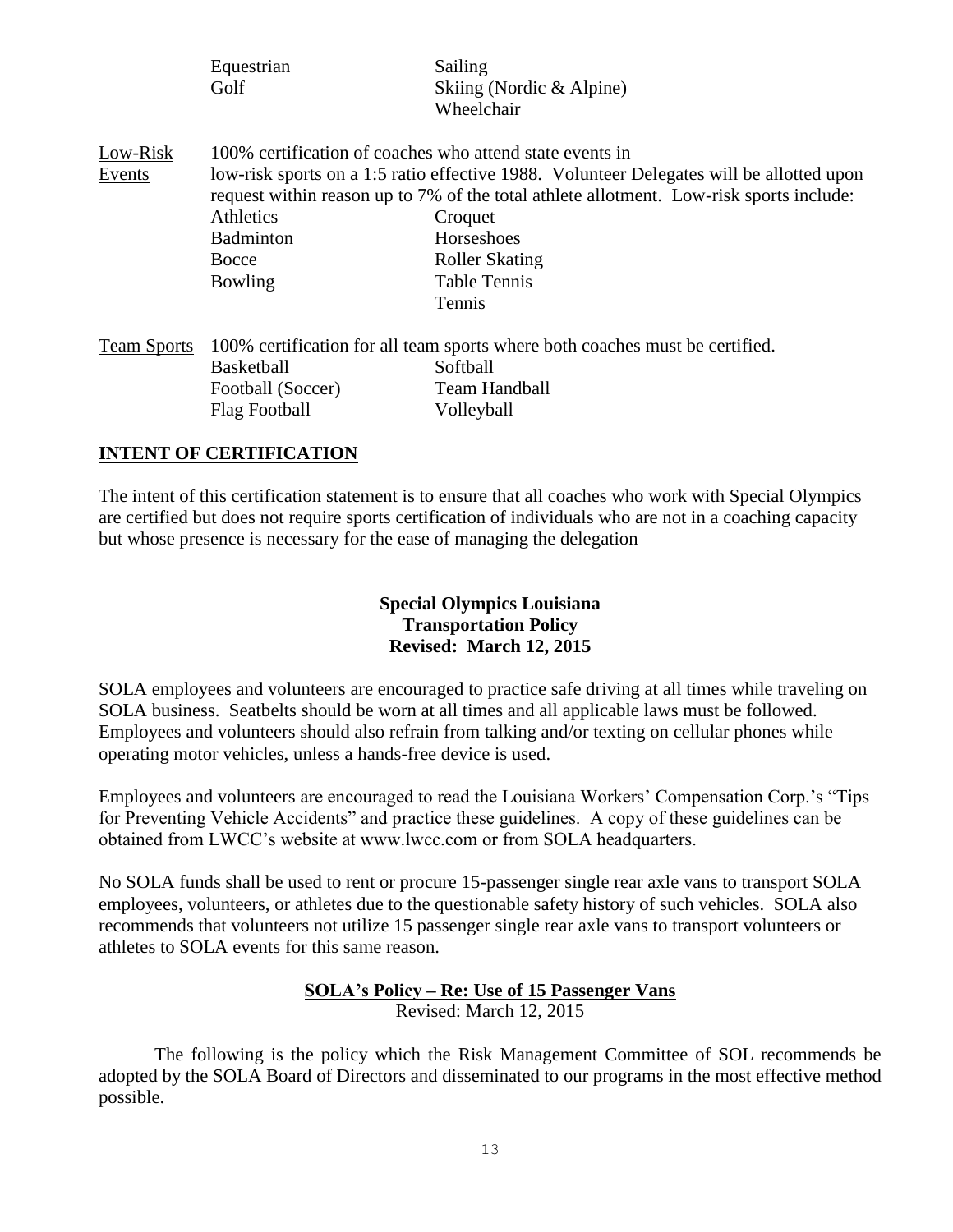WHEREAS Special Olympics' U.S. Risk Management and Insurance Task Force has issued a recommendation strongly urging all U.S. Programs to discontinue use of 15-passenger vans for the transportation of athletes, volunteers and staff;

AND WHEREAS Special Olympics Louisiana, Inc.'s greatest concern is for the safety of its athletes, volunteers and staff;

AND WHEREAS Special Olympics Louisiana, Inc. recognizes that it cannot mandate the type of vehicles used by other organizations to avoid or minimize use of these vans;

BE IT RESOLVED that Special Olympics Louisiana, Inc. adopts the following policy regarding the use of 15 passenger vans in connection with its activities:

**Special Olympics Louisiana, Inc. and its employees shall immediately discontinue use of 15 passenger vans with a single rear axle for transportation of athletes, volunteers and staff.**

**Special Olympics Louisiana, Inc. strongly urges its area programs and other participating organizations to immediately discontinue use of 15 passenger vans with a single rear axle for transportation of athletes, volunteers and staff. Failure of area programs and other organizations to comply with this policy may result in sanctions, including, but not limited to, disqualification of the athletes, volunteers and/or staff so transported from participating in events sponsored by Special Olympics Louisiana, Inc.**

**These policies exclude the use of 15 passenger vans driven by specially trained drivers to transport equipment.**

### **LOUISIANA SPECIAL OLYMPICS UNIFIED PARTNER RESPONSIBILITIES** Revised: March 12, 2015

Unified Partner responsibilities apply to training, competition, and any other Special Olympics activities at the local, parish, area, state, regional, national, and world levels. Area and local programs may have additional responsibilities which can be obtained from your Area or Parish Director.

- 1. Unified Partners should be thoroughly familiar with these Unified Partner responsibilities and all information in your Unified Sports® Guide.
- 2. Unified Partners should provide for the general welfare, safety, health, and well-being of each Special Olympics Athlete in his/her charge, above all else.
- 3. Unified Partners must provide the following specific services to each Special Olympics Athlete in their charge:
	- A. Continuous supervision 24-hours a day, to continue until athletes are placed in the charge of parents/guardians or appropriate persons.
	- B. Assist the athlete in accounting for luggage and personal items.
	- C. Assist in providing transportation of athletes when necessary.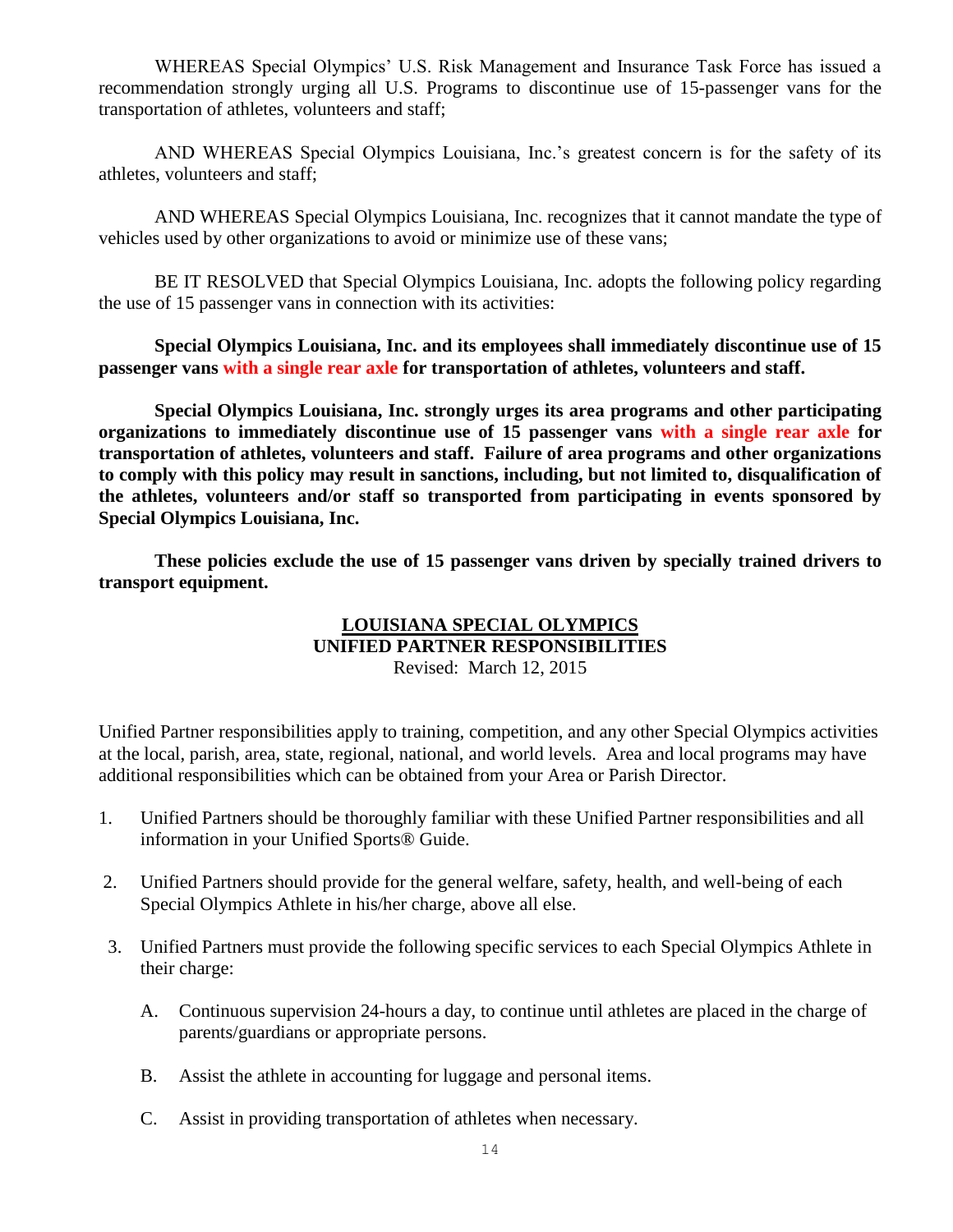- D. Assure that badges are worn at all times, and conduct periodic checks to see if athletes are wearing the appropriate badge.
- E. Assist the athletes in taking full advantage of clinics and other events.
- F. Assist the athlete in being assembled at the proper time and place for special events.
- G. Assist the athlete in reporting to competition areas at proper times.
- H. Assist the athlete in moving to and from housing.
- I. Assist the athlete in maximizing the benefits available through participation.
- J. Review the athlete's medical and ensure that prescribed medications are taken at proper times.
- K. Assist the athlete in receiving and keeping track of souvenirs.
- 4. Unified Partners should dress and act at all times in a manner which will be a credit to Special Olympics and its delegation.
- 5. Unified Partners should report all emergencies to appropriate authorities after taking immediate action to ensure the health and safety of participants. Be sure you have read the Procedures for Reporting Incidents and the Universal Precaution guidelines.
- 6. Unified Partners must not spend Special Olympics money on themselves or athletes without prior consent of the Parish or Area program.
- 7. SOLA does not permit any swimming activities on the local, parish, area or state level, at local hotels or facilities, other than Aquatics competition and training organized under the SOI Aquatics safety guidelines. This means any Special Olympian, Unified Partner or volunteer delegate attending an event, function or training **should not be in a pool**.
- 8. Unified Partners should not allow athletes to return to dormitories/hotels or attend activities without proper supervision.
- 9. When in a self-contained environment, such as a college campus, Unified Partners/athletes/coaches/volunteer delegates should not leave the campus during the Games. When the Games are over you should check out with the Area Director or designee. When in a non-campus environment, travel to and from the event and hotel should be kept to a minimum.
- 10. Unified Partners shall abide by the letter and spirit of the rules and be responsible for conducting his or herself in a sportsmanlike and courteous manner at all times. Unified Partners who do not conduct themselves in this manner, or who are offensive by action or language toward athletes, coaches, other partners, volunteers, opponents, officials, and/or spectators, may be prohibited from participating.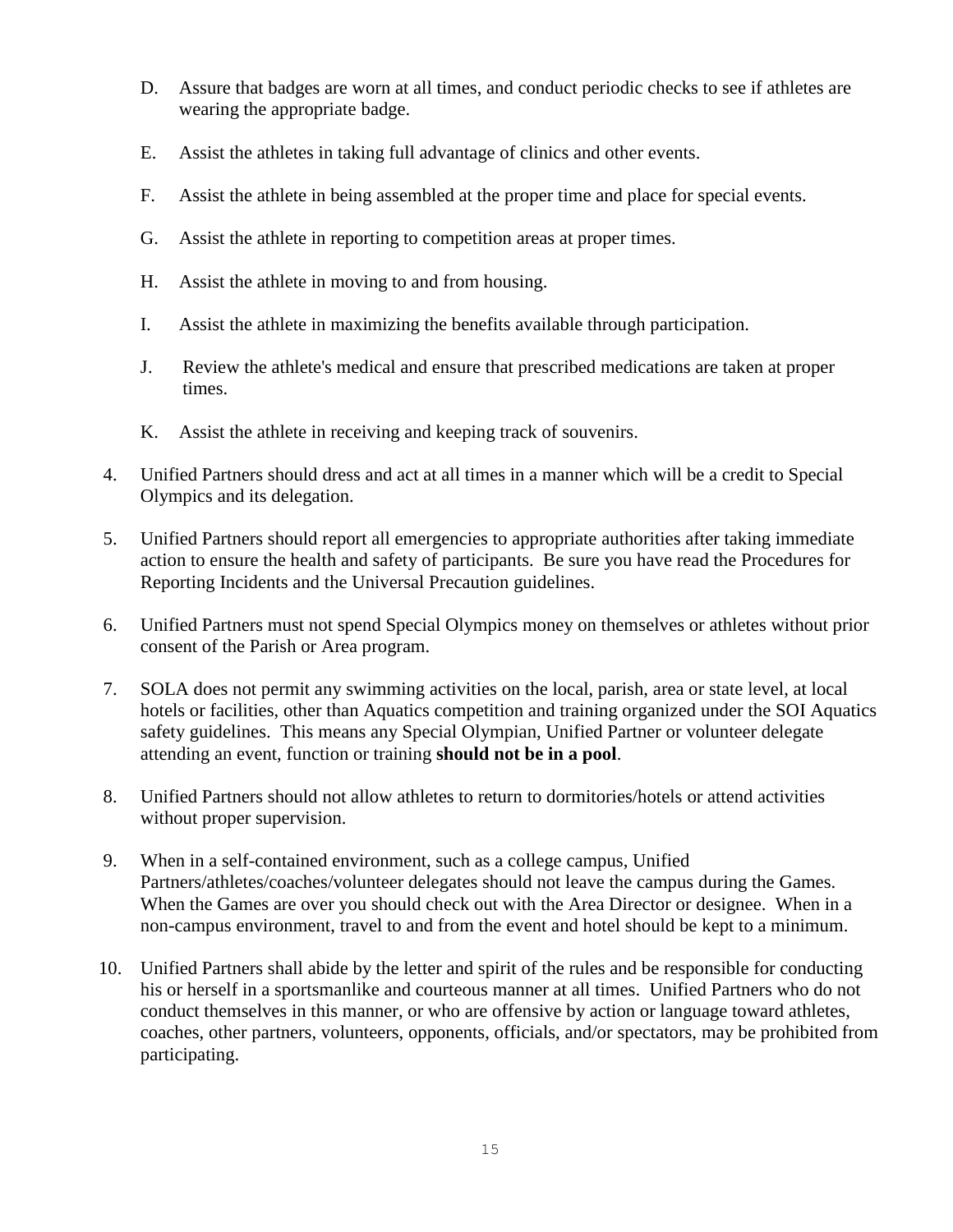- 11. Unified Partners shall be knowledgeable of all existing Special Olympics and International Governing Body competition rules and regulations and prepare their athletes prior to competition in accordance with those rules.
- 12. Unified Partners shall be honest and instruct athletes to compete with maximum effort in all preliminary trials and/or finals or he/she shall be prohibited from participating by the sports specific rules committee at the competition.
- 13. Unified Partners should not be on-the-field coaches and should never dominate play.
- 14. Unified Partners should assist Coaches in ensuring that each athlete is pre-registered, and that athletes are not allowed to participate under another athlete's name.
- 15. Unified Partners cannot be under the influence or consume alcoholic beverages or illegal drugs during the time athletes are in their charge until the athletes are returned home. Unified Partners, Special Olympic athletes, and volunteer delegates supervising or staying with athletes during an activity or event should also abide by this rule.
- 16. Unified Partners must have been in an eight-week training program prior to competition.
- 17. The Unified Partner should bring to the games any equipment and personal items necessary for competition.
- 18. Failure to uphold these responsibilities, or violation of a rule, may result in immediate expulsion from the event or activity. Refer to the Conduct Review Policy.

**NOTE:** These responsibilities may be updated periodically as needed. Please check with your Area Director or the state office to see if you have the most current revision and for other information mentioned which may not appear in your Unified Sports® Guide.

### **Special Olympics Louisiana Discrimination Policy Article XV DISCRIMINATION PROHIBITED**

 In administering its affairs, SOLA, Inc., shall not discriminate against any person on the basis of race, creed, color, national or ethnic origin, sex, age, sexual orientation, or physical disability.

## **SOLA HOUSING POLICY/GUIDELINES**

Revised; March 12, 2015

### **INTRODUCTION:**

*The intent of the SOLA Housing Policy is to strive to assure a safe environment for athletes and registered delegates participating in SOLA events where overnight housing is required.*

**Policy**

#### **ROOMING ASSIGNMENTS**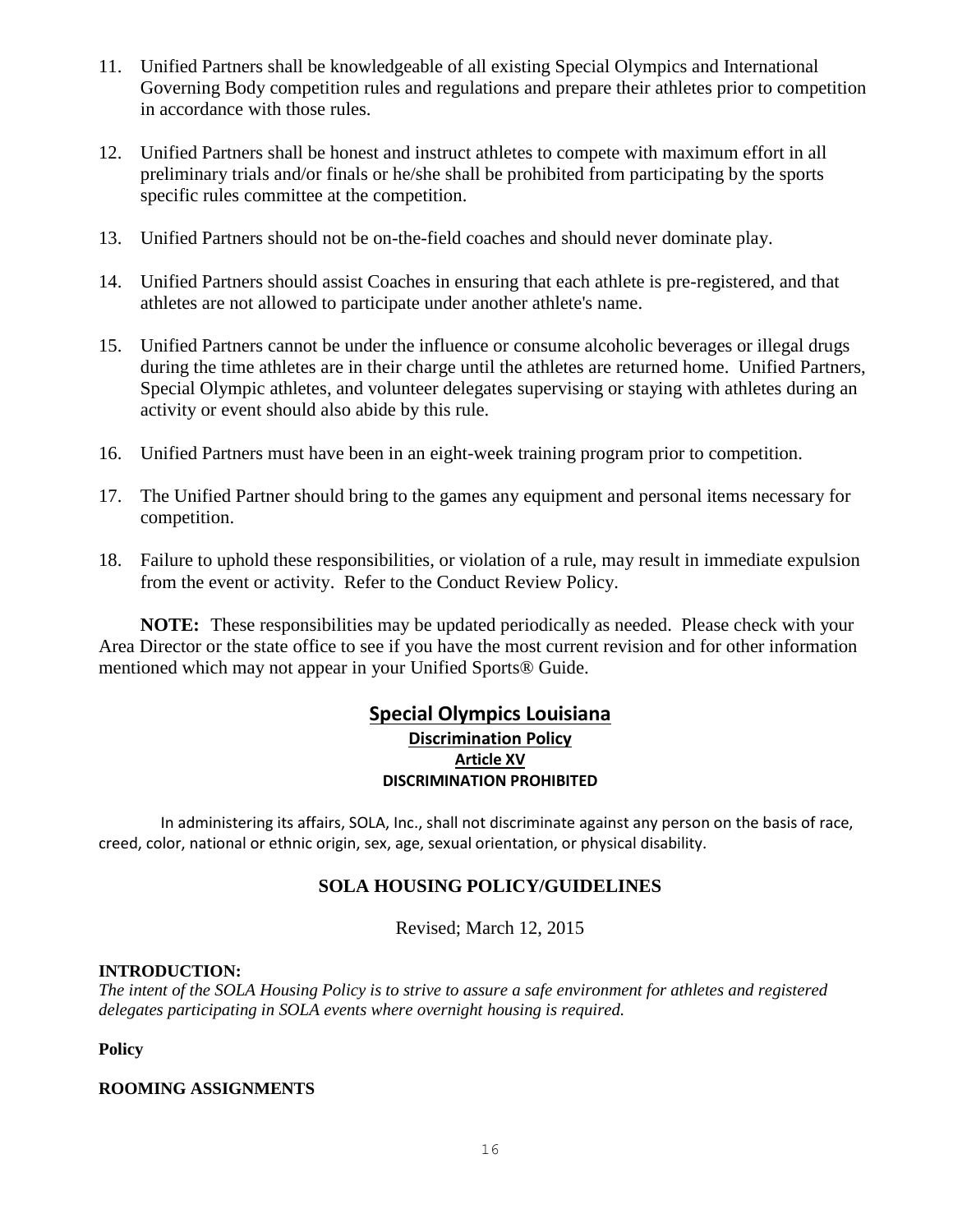**Gender –** The intent is for registered delegates (athletes, chaperones, coaches and others) not to share a room with an athlete or delegate of the opposite sex. To further clarify:

- 1.) Married athletes and delegates need to be separated when possible.
- 2.) When housing in a facility that has multiple private rooms in addition to living space (such as a condominium or dormitory), both males and females may be assigned to one condominium, if necessary, but private rooms may not be shared by individuals of the opposite sex.
- 3.) Use of barracks or other facility whereby a large number of individuals are assigned to one room (such as a gym). Athletes should be separated as much as possible by gender (for example, females on one side of the gym and males on the other side).
- 4.) Family members will not stay in athlete housing unless the family member is an official registered coach/delegate with the delegation and are screened in compliance with the Special Olympics US Volunteer Screening Policy. If approved by the Area Director, family members who are registered delegates may stay in rooms together. A mother may stay with her son; a father with his daughter; a brother with a sister or sister with a brother.

**Sleeping Arrangements –** Whenever possible, each member of the delegation will be assigned his/her own bed. If bed sharing is required, there will be no more than two persons in each bed. An athlete may not share a bed with a chaperone unless the chaperone is a parent, or sibling, of the athlete and has been screened in compliance with the Special Olympics US Volunteer Screening Policy. The following techniques should be considered to help reduce the number of athletes required to share beds:

- 1.) Request cots from the facility to increase the number of beds available.
- 2.) Utilize air mattresses to increase the number of beds available (check with facility to ensure there is not a policy against the use of air mattresses).
- 3.) Consider having athletes pack sleeping bags and require athletes to sleep in his/her sleeping bag on top of the linens that are provided.

**Other Considerations –** Following is a list of other items to consider when making rooming assignments:

- 1.) Strive to separate athletes based on size, level of maturity, ability and age.
- 2.) Assign connecting rooms to those athletes that require additional assistance or supervision.

### **SUPERVISION**

The chaperone/athlete ratio of at least one properly registered chaperone to every four/five athletes must be maintained during overnight events. Proper supervision can be maintained without having a chaperone present in the room at all times. All chaperones/supervisory registered delegates and bus drivers must be screened in accordance with the Special Olympics US Volunteer Screening Policy. The following list includes suggestions for providing proper supervision.

- 1) *Hotels* Whenever possible, utilize connecting rooms so that chaperones have direct access to the room where the athletes are housed. If connecting rooms are not available and the chaperone is housed in a room separate from his/her athletes:
	- a. Ensure that the chaperone/delegate has a key to the room where the athletes are housed
	- b. Ensure that the athletes know how to reach the chaperone at all times
	- c. Consider utilizing hall monitors
- 2) **Condo/Dorm (or other facility with multiple private rooms)** Coaches will make a best effort to monitor the activity in each room.
- 3) **Barrack (or other facility with a large number of beds in one room)** Whenever possible, chaperones should be assigned to a location in close proximity to the athletes for which he/she is responsible.
- 4) Athletes should not hangout in rooms of opposite sex. Use common areas for talking.
- 5) Upon check in with athletes, coaches shall conduct an awareness session on how to evacuate the facility and determine a gathering point outside in case of emergency.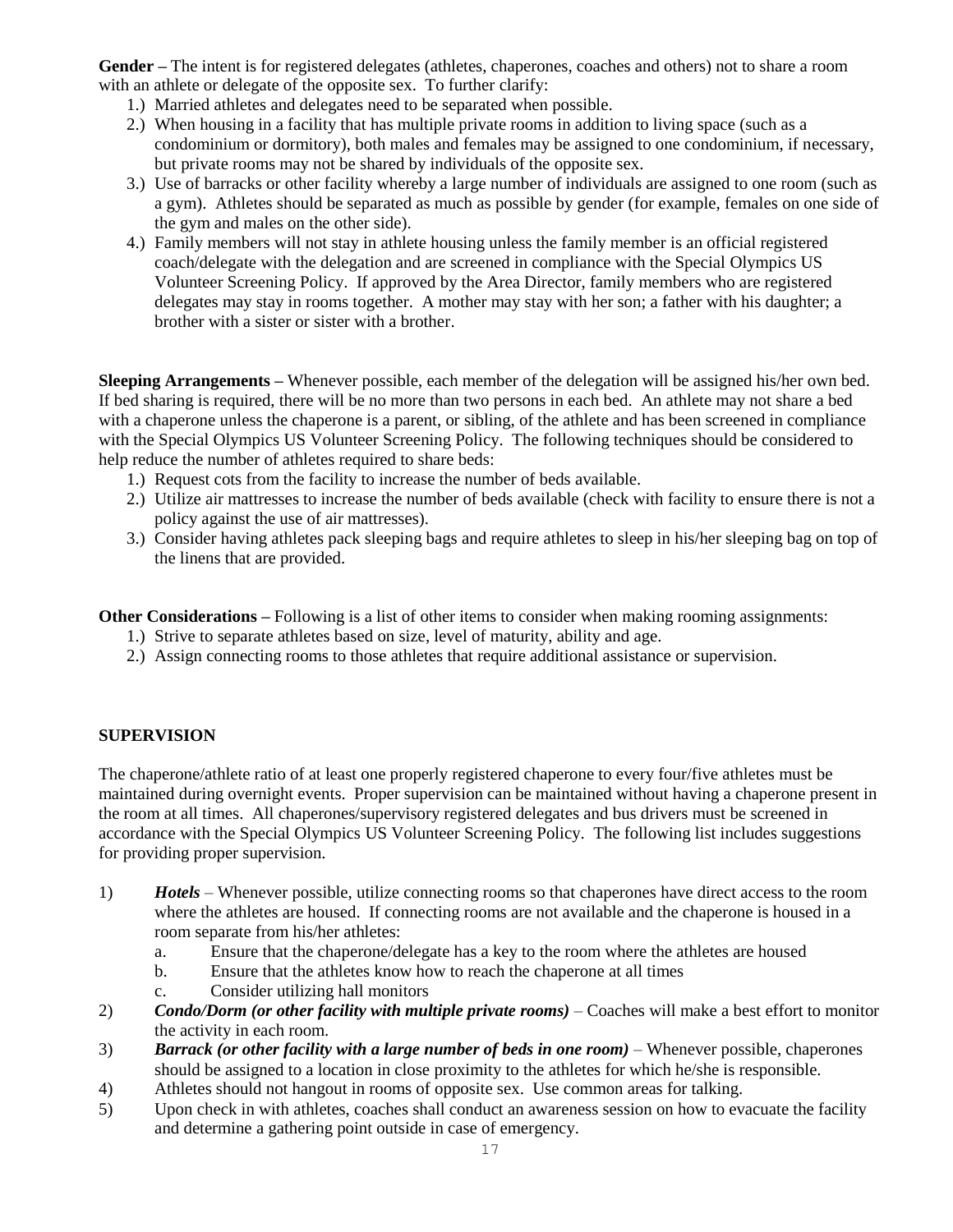- 6) Care should be taken to house wheelchair athletes on the first floor in order to avoid using stairs in case of evacuation.
- 7) An accurate rooming list must be submitted to SOLA staff whenever housing is required for safety reasons.

Coaches will patrol the halls as much as possible.

## **Internet and E-mail Acceptable Use Policy** *Effective January 1, 2002*

#### **Introduction**

Special Olympics Louisiana, Inc., (hereinafter the "SOLA") encourages the use of the Internet and e-mail as a means to make business and communication more effective. However, Internet service and e-mail are valuable and costly corporate resources, and their purpose is to facilitate the business of SOLA. Irresponsible use of these resources reduces their availability for critical business operations, compromises corporate security and network integrity, and leaves the SOLA open to potentially damaging litigation.

Starting on January 1, 2002, and continuing thereafter, the SOLA may at any time track any Internet transaction by employees. The purpose of this is simply to enable us to manage our Internet and e-mail resources in a costeffective and efficient manner, and to plan more efficiently for future technology expansion. Please note that we do not presently intend to examine the content of communications over the Internet, whether in e-mail, chat, or any other medium. Our intention is to monitor the existence of the traffic being generated, much like a telephone bill tracks the calls made, the numbers called, and the time of the calls, but not the content. In this manner we will be aware of how our resources are being used, where they are needed, where new capacity is required, and other infrastructure management issues. Additionally, because of the vulnerability companies have to litigation over inappropriate conduct in the workplace environment, it is imperative that SOLA resources are not being used to support inappropriate activities.

To ensure that all employees understand their responsibilities, the following guidelines have been established for using SOLA e-mail and Internet access. Any improper usage of the Internet or e-mail jeopardizes the SOLA's legal standing and therefore cannot be tolerated.

#### **Acceptable Uses of SOLA E-Mail and Internet Access**

The SOLA provides Internet and E-mail access for business usage. Every staff member has the responsibility to maintain and enhance the SOLA's public image and to use SOLA e-mail and access to the Internet in a responsible and productive manner that reflects well on SOLA. The SOLA recognizes that there will be occasional personal use on lunch breaks and during non-working hours (with the approval of management), but this shall not be excessive or unreasonable.

#### **Unacceptable Uses of SOLA E-Mail and Internet Access**

The SOLA E-mail and Internet access may not be used for transmitting, retrieving or storage of any communications of a discriminatory or harassing nature–or materials–that are obscene or "x-rated". Harassment of any kind is prohibited. No messages with derogatory or inflammatory remarks about an individual's race, age, disability, religion, national origin, physical attributes or sexual preference shall be transmitted. No abusive, profane or offensive language is to be transmitted through the SOLA's E-mail or Internet system. Electronic media shall not be used for any other purpose that is illegal or against SOLA policy or contrary to the SOLA's best interests. Solicitation of non-SOLA business, or any use of the SOLA E-Mail or Internet for personal gain is prohibited.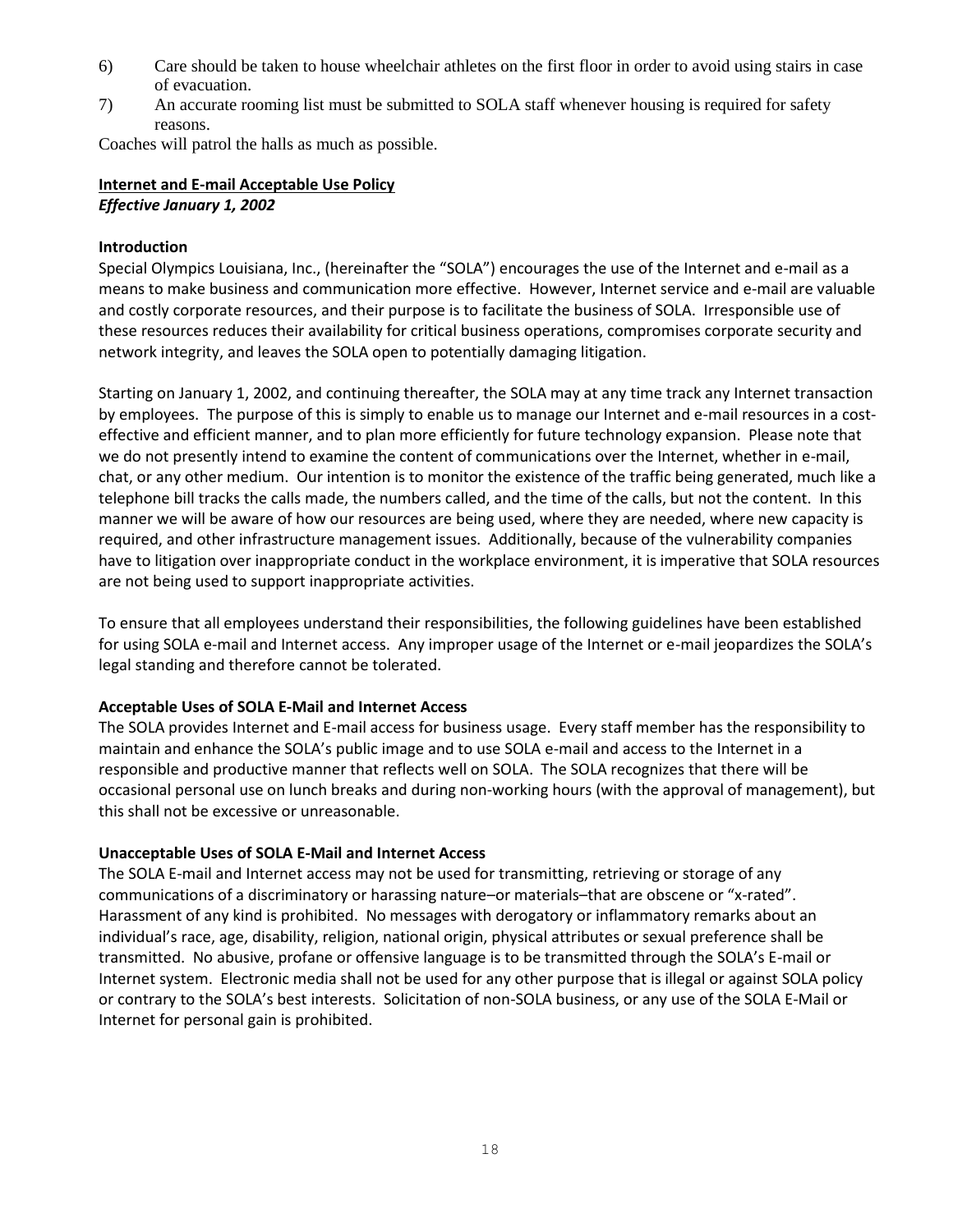#### **Communications**

Each employee is responsible for the content of all text, audio or images that they place or send over the SOLA's E-Mail or Internet system. No E-Mail or other electronic communications may e sent that hides the identity of the sender or represents the sender as someone else or someone from another SOLA. All messages communicated on the SOLA's E-Mail and Internet system shall contain the employee's name.

Any messages or information sent by an employee to another individual outside of the SOLA via an electronic network (e.g., bulletin board, on-line service or Internet) are statements that reflect on the SOLA. While some users include personal "disclaimers" in electronic messages, there is still a connection to the SOLA, and the statements may legally be tied to the SOLA. Therefore, we require that all communications sent by employees via the SOLA's E-Mail and Internet system comply with all SOLA policies and not disclose any confidential or proprietary SOLA information.

#### **Software**

To prevent computer viruses from being transmitted through the SOLA's E-Mail and Internet system, there will be no unauthorized downloading of any unauthorized software. All software downloaded must be registered to the SOLA. Employees should contact Pat Carpenter if they have any questions.

#### **Copyright Issues**

Employees on the SOLA E-Mail and Internet system may not transmit copyrighted materials belonging to entities other than SOLA or Special Olympics, Inc. Please note that non-adherence to this policy puts the SOLA in serious legal jeopardy and opens the SOLA up to significant lawsuits and public embarrassment. All employees obtaining access to other companies' or individuals' materials must respect all copyrights and shall not copy, retrieve, modify or forward copyrighted materials, except with permission. Failure to observe copyright or license agreements may result in disciplinary action up to and including termination. If you have questions about any of these legal issues, please speak with your supervisor or Pat Carpenter before proceeding.

#### **Security**

The SOLA routinely monitors usage patterns in its E-Mail and Internet communications. The reasons for this monitoring are many, including cost analysis, security, bandwidth allocation and the general management of the SOLA's gateway to the Internet. All messages created, sent, or retrieved over the SOLA's E-Mail and Internet system are the property of the SOLA and shall be considered public information. Notwithstanding comments above regarding our present intention not to monitor content, the SOLA must reserve the right to access and monitor the content of all messages and files on the SOLA's E-Mail and Internet system at any time in the future with or without notice. Employees should not assume electronic communications are totally private and should transmit highly confidential data in other ways. E-Mail messages regarding sensitive matters should warn that such communications are not intended to be secure or confidential. This is just good business sense.

#### **Violations**

Any employee who abuses the privilege of SOLA facilitated access to E-Mail or the Internet will be subject to corrective action up to and including termination. If necessary, the SOLA also reserves the right to advise appropriate legal officials of any illegal violations.

### **Special Olympics Louisiana Social Media Policy**

With the rise of new media and next generation communications tools, the way in which Special Olympics Louisiana can communicate internally and externally continues to evolve. While this creates new opportunities for communication and collaboration, it also creates new responsibilities for all associates.

### **Definitions**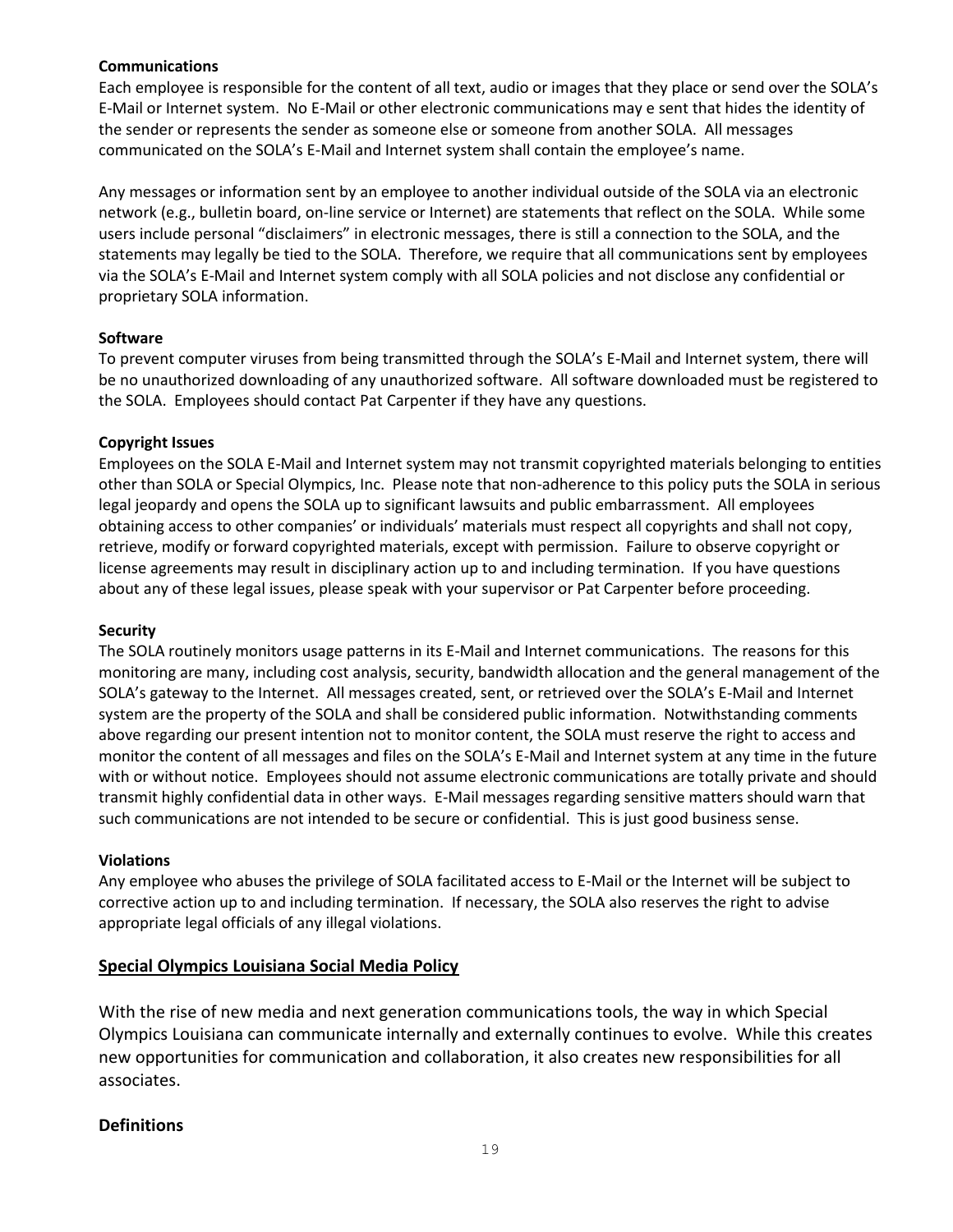Social media includes all forms of public, Web-based communication and expression that bring people together by making it easy to publish content to many audiences. For example: Facebook, MySpace, Twitter, LinkedIn, Instagram, Flickr, YouTube, Blogs, Wikipedia, etc.

## **Identifying Association with Company**

Do not hold yourself out as representing Special Olympics views in any way. Be clear you are speaking for yourself and not on behalf of Special Olympics. Remember that any statements, images, or material you post may still be viewed as being on behalf of Special Olympics.

## **Standards for Social Media Representatives**

You should post meaningful, respectful comments, always think before posting, and adhere to the branding and communications guidelines. If you have any questions about whether it is appropriate to write something about certain kinds of material ask the Special Olympics Louisiana Marketing & Communications Department before you post.

## **Expectations of Use**

You are personally responsible for the content you publish on blogs, wikis, or any other form of social media. Be mindful that what you publish will be public for a long time.

- Under no circumstances should offensive comments be made about Special Olympics or its affiliates on social media sites.
- Information that has not been made public by Special Olympics cannot appear in a post under any circumstances.
- Use of social media tools to copy, publish, or transmit any material protected by copyright laws, including copyrights, logos, marks, or brands of Special Olympics is prohibited.
- Ensure that any content you publish is factually accurate and complies with relevant company policies, particularly those relating to confidentiality and disclosure.
- If you already have a personal social media site that indicates you work for Special Olympics please discuss any potential conflicts of interest with your director.
- Blog postings and other social media discussion forums may generate inquiry about Special Olympics news and information. If a member of the media or an independent blogger requests information about company press releases, marketing materials, or corporate strategy, please contact the Communications Department.

## **Discipline and Consequences of Non-Compliance**

If you fail to comply with this policy, you will be subject to discipline, up to and including termination from Special Olympics. In addition, depending on the violation, you may also be subject to civil and/or criminal penalties. You are legally responsible for your postings, you may be subject to liability if your posts are found to be in violation of any other applicable law.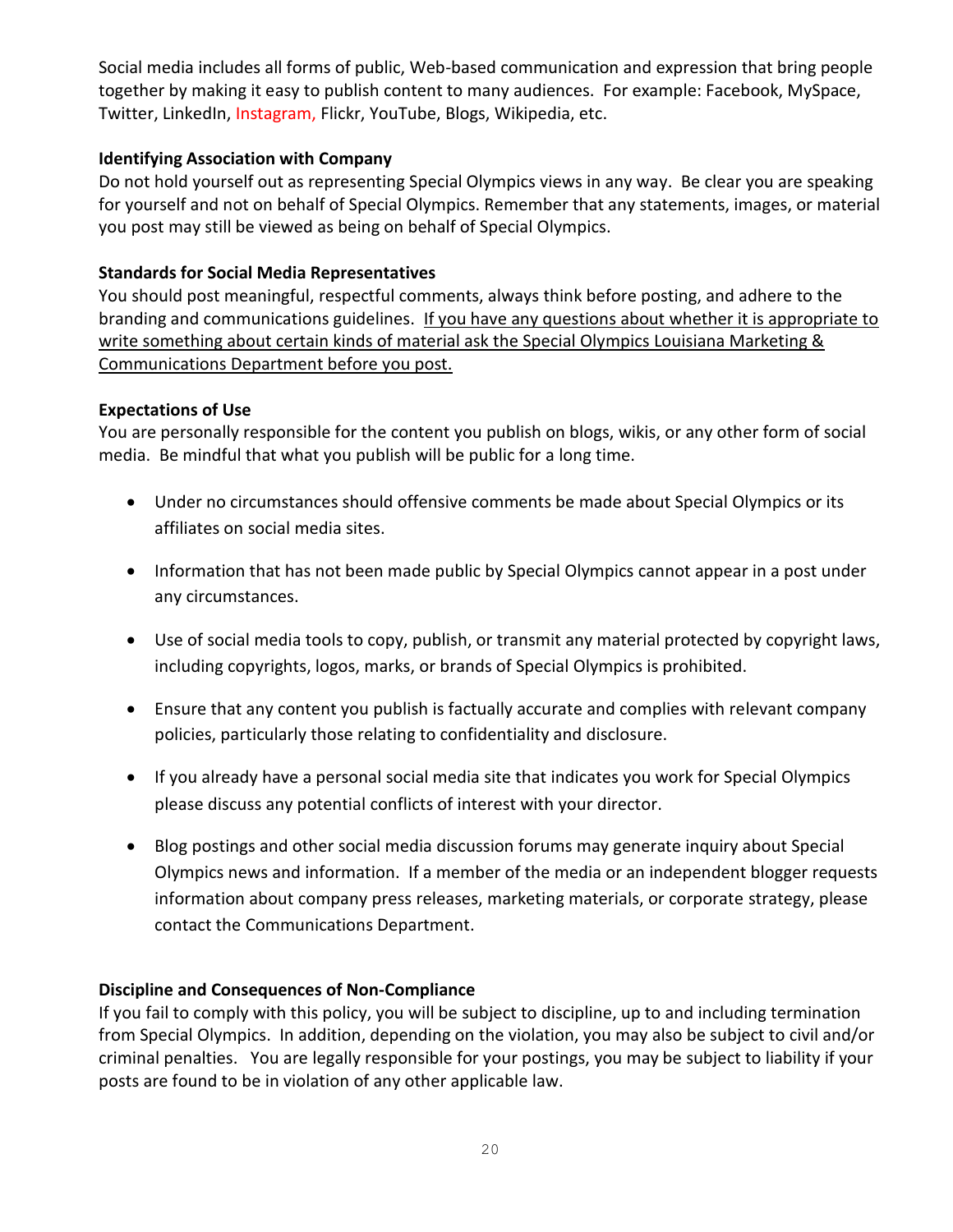#### **POLICY REGARDING VOLUNTEERS AND STAFF DATING SPECIAL OLYMPICS ATHLETES INTRODUCTION:**

Among the Special Olympics movement's highest priorities is the wellbeing of, and respect for the dignity of, Special Olympics athletes \*. The purpose of this document is to make clear Special Olympics policy on volunteers\* and staff dating Special Olympics athletes and to protect all participants in the Special Olympics movement, including athletes, coaches and staff, as well as Special Olympics organizations around the world.

Every Special Olympics Program must take all reasonable steps to ensure that athletes\* participating in Special Olympics do so in an environment that is free from abuse, intimidation, fear, pressure or coercion from any person in a position of authority, including Special Olympics staff, coaches, and other volunteers. At the same time, Special Olympics respects the right of every Special Olympics athlete to be treated with dignity and to have the same rights as every other human being.

#### **POLICY:**

Special Olympics prohibits any Special Olympics staff member or volunteer (excluding spouses of athletes and athletes who are Class C volunteers) from dating or having a sexual relationship with any Special Olympics athlete.

In the event that a Special Olympics organization learns of any dating or sexual relationship, the organization immediately shall require either:

i) that the staff member or volunteer end his or her association with Special Olympics; or

ii) that the association between the staff member or volunteer and Special Olympics will be terminated.

In the case of a Special Olympics athlete who is also a staff member or volunteer, the Chief Executive Officer of the organization where the athlete competes must evaluate the circumstances on a case-by-case basis and determine if an authority relationship exists between the staff/volunteer athlete and the competing athlete, and if it is determined that there is such a relationship, then apply the above policy in the same manner as the policy is applied to non-athlete staff or volunteers.

Each Special Olympics Program should determine whether it is required by its national or local laws to report certain relationships between Special Olympics staff or volunteers and Special Olympics athletes to the appropriate authorities under any "mandatory reporting" or other requirements in place for that Program's jurisdiction, and comply with those requirements. Special Olympics respects the right of athletes to have the full range of human relationships available to other human beings. This policy shall not be interpreted as a limitation on the rights of athletes, but only as a restriction on Special Olympics staff and volunteers.

### **IMPLEMENTATION**:

All Special Olympics organizations (e.g., SOI, Programs, and GOCs) shall implement the policy immediately.

\*The terms "Special Olympics athlete" and "athlete" refer to persons with intellectual disabilities. The term "volunteer" includes Unified Partners.

### **Board Meeting - December 4, 2004**

*A motion was made by John Paul, seconded by Dayle Guillory, and passed unanimously to approve the policy regarding volunteers/staff dating SO athletes.*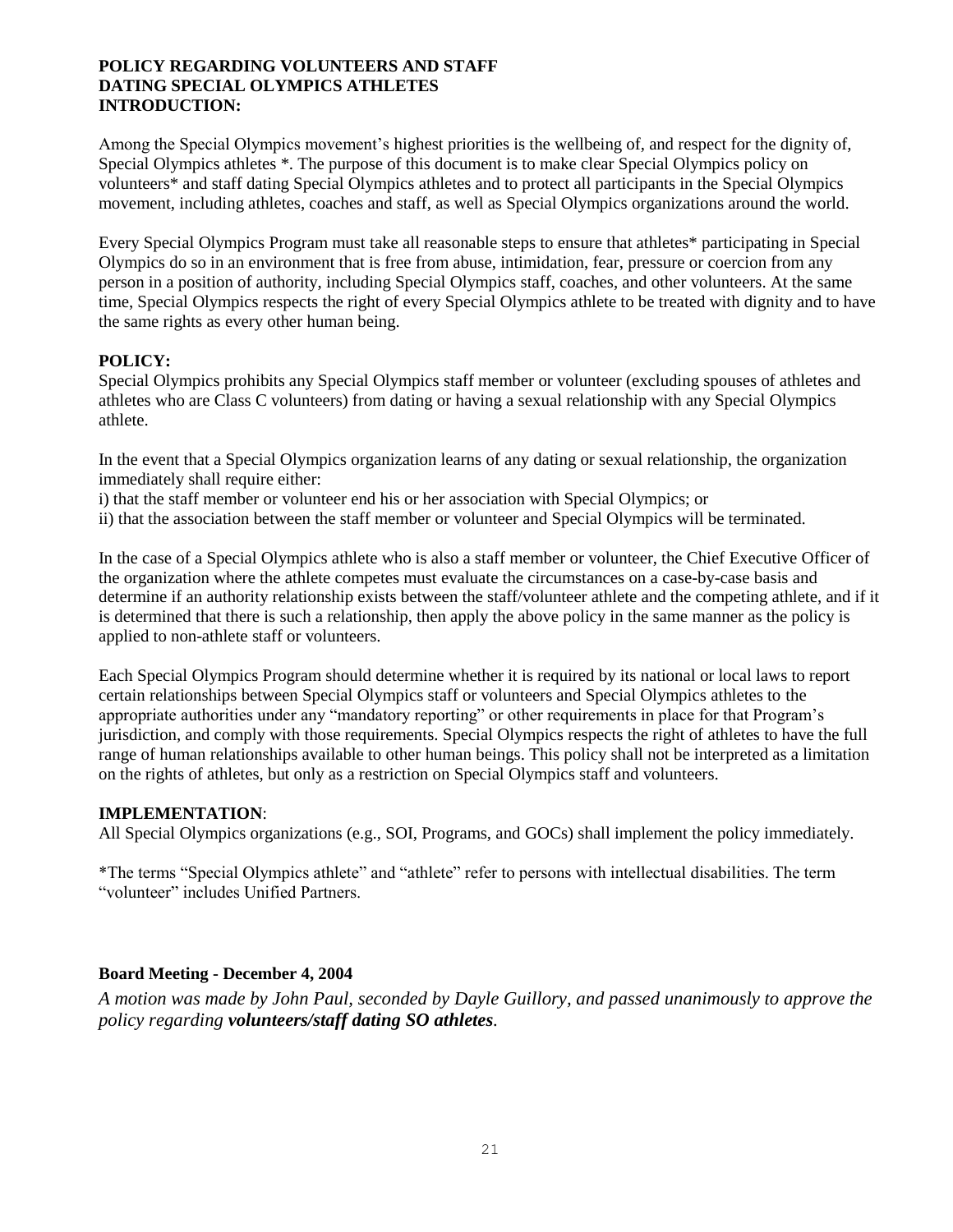November 13, 2014

The Special Olympics U.S. Risk Management & Insurance Task Force (RMITF), with input from the Medical Advisory Committee (MAC), has created the following concussion awareness and safety recognition policy that must be implemented by all U.S. Programs by January 1, 2015. While the attached policy contains the minimum requirements all U.S. Programs must follow, it is recommended that U.S. Programs contact local legal counsel to ensure compliance with their own State laws relative to concussion management prior to developing/implementing this policy.

Both the MAC and the RMITF have discussed the need for a concussion management policy to ensure the health and safety of all Special Olympics participants. Additionally, insurance requirements and state law have driven many sports organizations to implement concussion management policies. Special Olympics' insurer, Philadelphia Insurance Company, is requiring Special Olympics to have a concussion awareness and safety recognition policy in place by January 1, 2015.

Some U.S. Programs may already have a concussion awareness and safety recognition policy in place. If you currently have a policy that does not comply with the policy outlined below or if you believe your State law requirements are inconsistent with this policy, please contact Jina Doyle [\(jdoyle@amerspec.com\)](mailto:jdoyle@amerspec.com) or Jocelyn Starzak [\(jstarzak@specialolympics.org\)](mailto:jstarzak@specialolympics.org) to discuss further.

The primary focus of this policy is the well-being of Special Olympics participants, and all decisions should be made in the best interest of the participants. **"When in doubt, sit them out!"** 

Please feel free to contact Jina Doyle or Jocelyn Starzak with any questions regarding this policy. This policy has been revised based on feedback from the U.S. Programs and supersedes in its entirety the policy dated October 14, 2014.

# **CONCUSSION AWARENESS AND SAFETY RECOGNITION POLICY**

## **Objective**

It is Special Olympics' intent to take steps to help ensure the health and safety of all Special Olympics participants. All Special Olympics participants should remember that safety comes first and should take reasonable steps to help minimize the risks for concussion or other serious brain injuries.

## **Defining a Concussion**

A concussion is defined by the Centers for Disease Control as a type of traumatic brain injury caused by a bump, blow, or jolt to the head as well as serial, cumulative hits to the head. Concussions can also occur from a blow to the body that causes the head and brain to move quickly back and forth—causing the brain to bounce around or twist within the skull. Although concussions are usually not lifethreatening, their effects can be serious and therefore proper attention must be paid to individuals suspected of sustaining a concussion.

## **Suspected or Confirmed Concussion**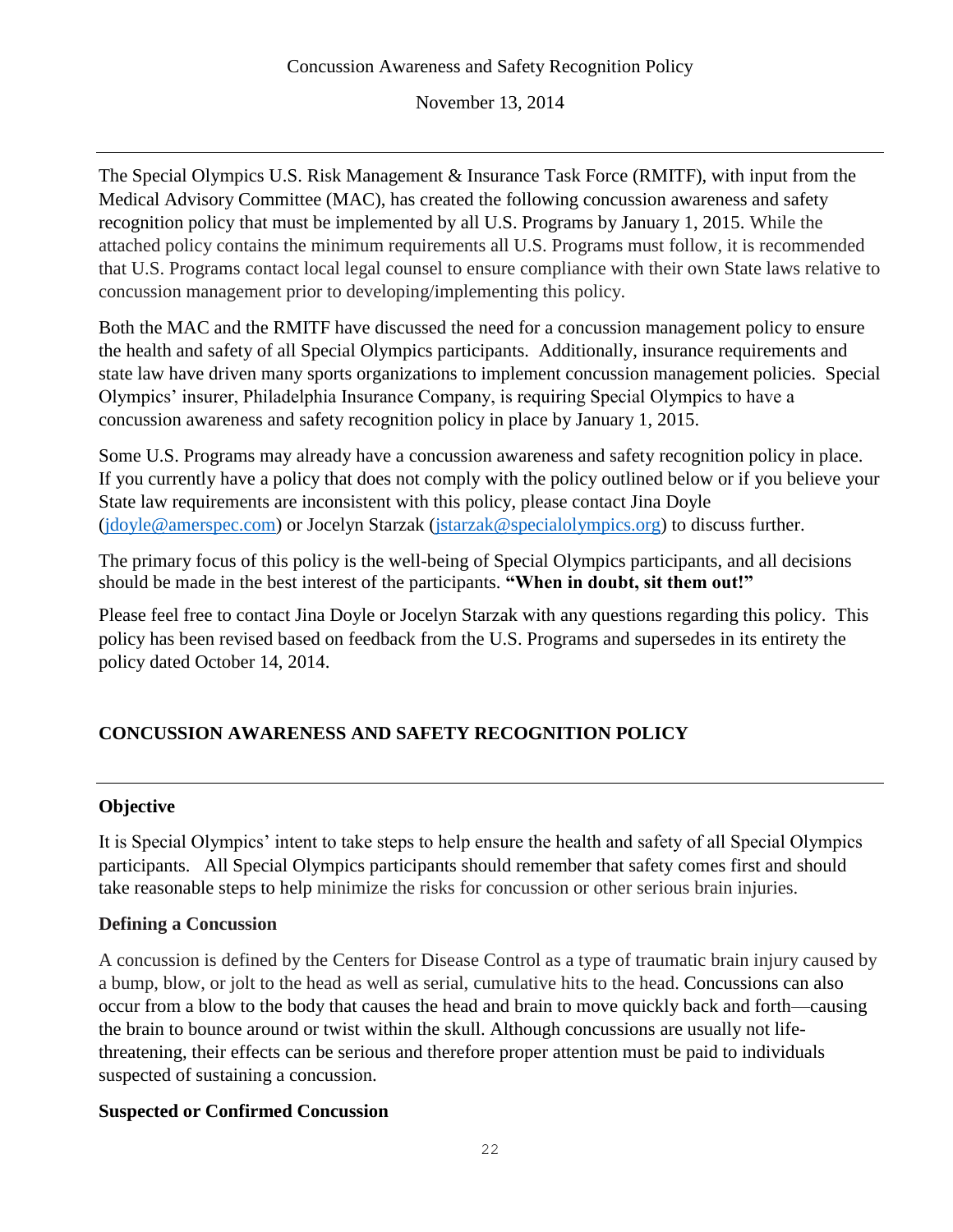Effective January 1, 2015, a participant who is suspected of sustaining a concussion in a practice, game or competition shall be removed from practice, play or competition at that time. If a qualified medical professional is available on-site to render an evaluation, that person shall have final authority as to whether or not a concussion is suspected. If applicable, the participant's parent or guardian should be made aware that the participant is suspected of sustaining a concussion.

## **Return to Play**

A participant who has been removed from practice, play or competition due to a suspected concussion may not participate in Special Olympics sports activities until either of the following occurs (i) at least seven (7) consecutive days have passed since the participant was removed from play and a currently licensed, qualified medical professional provides written clearance for the participant to return to practice, play and competition or (ii) a currently licensed, qualified medical professional determines that the participant did not suffer a concussion and provides written clearance for the participant to return to practice play immediately. Written clearance in either of the scenarios above shall become a **permanent record**.

## **Required Training and Timeline**

All Coaches are required to complete one of the following concussion awareness training courses:

- The Center for Disease Control's Heads-Up Concussion in Youth Sports training course, which is available at [http://www.cdc.gov/concussion/HeadsUp/online\\_training.html.](http://www.cdc.gov/concussion/HeadsUp/online_training.html) Certificate of completion must be submitted to the state Program.
- National Federation of State High School Associations Concussion in Sports training course which is available at [https://nfhslearn.com/courses/38000.](https://nfhslearn.com/courses/38000) (Many State Athletic Associations require their high school coaches to complete this course.)

Any concussion awareness training other than the above-referenced courses must be approved by SOI. For Coaches registering for the first time on or after January 1, 2015, confirmation of such training must be provided to the U.S. Program prior to the individual beginning volunteer duties. For Coaches registered prior to December 31, 2014, confirmation of such training must be provided to the U.S. Program no later than December 31, 2015. Any Program that is unable to meet this deadline may request a waiver from SOI by providing the reason for requesting the waiver and a plan for implementing the coaches training requirement to Jocelyn Starzak (jstarzak@specialolympics.org).

U.S. Programs must implement a system for tracking completion of the concussion awareness training by Coaches.

## **Frequency of Training**

Concussion awareness training must be completed by all Coaches at least once every three years.

## **Communication with Parents and Guardians**

U.S. Programs are required to communicate in writing to all participants and/or parents/guardians, the concussion awareness and safety recognition program, as outlined in the Suspected or Confirmed Concussion and Return to Play sections of this policy.

The Centers for Disease Control website http://www.cdc.gov/concussion/headsup/ provides additional resources relative to concussions that may be of interest to participants and their families.

## **FREQUENTLY ASKED QUESTIONS**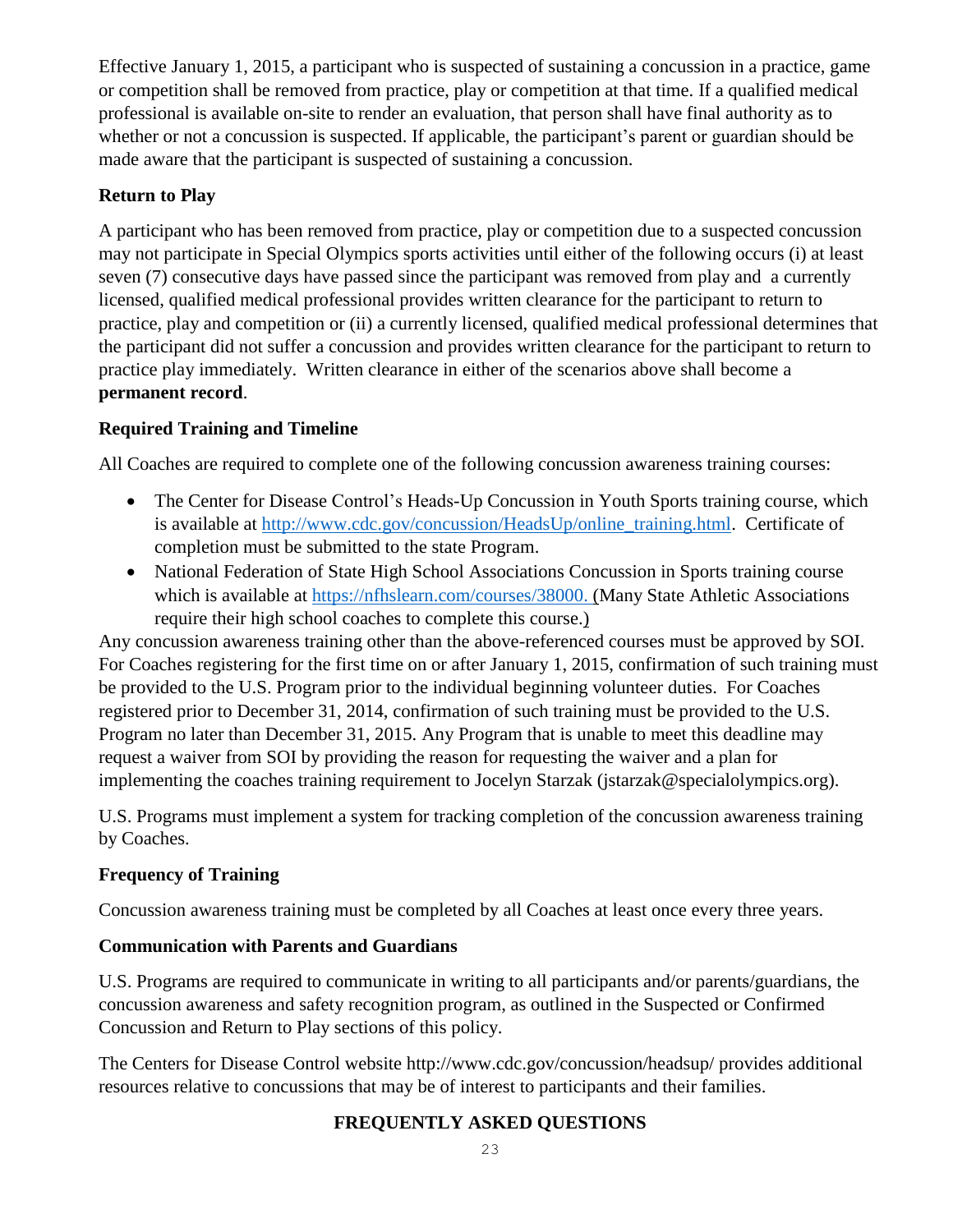- 1. Who is considered a "qualified" medical professional?
	- The definition of "qualified" medical professional varies by State. Each U.S. Program should consult local legal counsel to determine the Program's definition of "qualified" medical professional.
- 2. Can a U.S. Program use a concussion awareness training system that is different from the CDC Head's Up training?
	- Special Olympics, Inc. will consider alternative training systems. If you are interesting in utilizing an alternative training system, please provide a copy of the training (or link to the training) to Jocelyn Starzak [\(jstarzak@specialolympics.org\)](mailto:jstarzak@specialolympics.org) or Jina Doyle [\(jdoyle@amerspec.com\)](mailto:jdoyle@amerspec.com) for consideration.
- 3. What is the recommended approach for communicating in writing the concussion awareness and safety recognition program to participants/parents/guardians?
	- It is recommended that U.S. Programs provide the concussion awareness and safety recognition program with the athlete medical at least once every three years and also periodically distribute via newsletters, website, etc.
- 4. How often is the CDC training required?
	- After the initial training is completed (as outlined in the policy), all coaches must complete the training and provide confirmation of such training to their Program at least once every three years. Frequency of training is consistent with the requirements for coach's certification, volunteer screening and Protective Behaviors training so that the training can be incorporated into the current tracking processes.
- 5. How should parents/guardians be notified of a suspected concussion?
	- The Center for Disease Control's website includes several tools that can be provided to parents/guardians of a participant with a suspected concussion. It will also be important to share with the parent/guardian next steps relative to the participant's return to play, as outlined in the policy.
- 6. Is my Program subject to State law requirements?
	- At this time, most U.S. States have laws addressing concussions. The requirements of the laws of each State can vary significantly, so each Program should consult its legal counsel to ensure compliance with local laws. In addition, the following website provides an overview of concussion laws in each state: [http://www.ncsl.org/research/health/traumatic-brain-injury-legislation.aspx#1.](http://www.ncsl.org/research/health/traumatic-brain-injury-legislation.aspx#1) This website should not replace qualified counsel, but can be used as an initial resource.
- 7. Why are coaches for non-contact sports required to complete concussion awareness training?
	- Although concussions may be more likely to occur in contact sports, concussions can occur as a result of any organized or unorganized recreational activity, and therefore it is important that all coaches participate in concussion awareness training.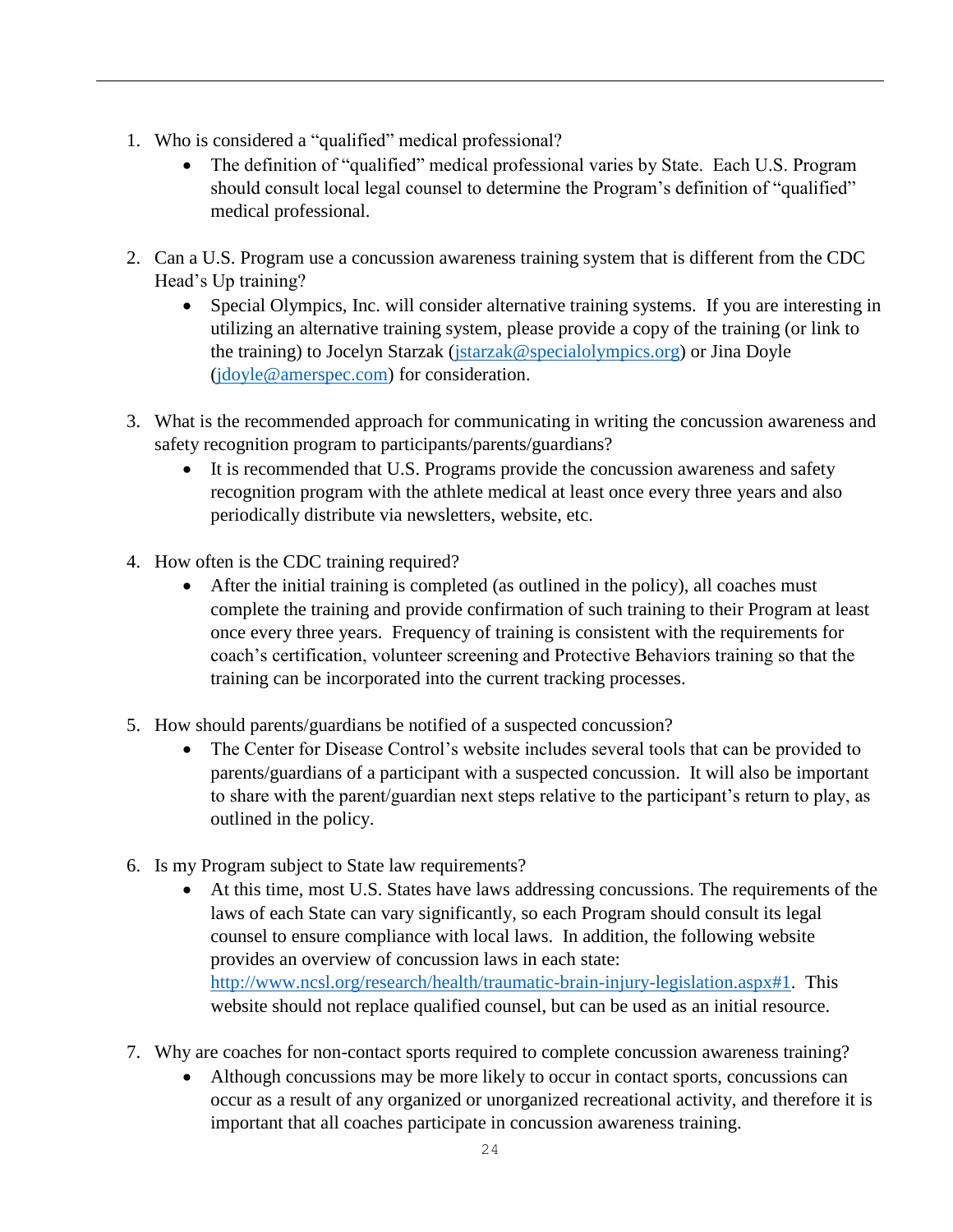- 8. Why do Special Olympics' Return to Play requirements as outlined in the Concussion Awareness and Safety Recognition Policy differ from the guidelines provided via the concussion training courses?
	- The return to play guidelines described in some of the concussion training courses require gradually re-introducing strenuous physical activity over the course of several training sessions for those who have suffered concussions. Because Special Olympics' practices/activities do not occur on a daily basis as is often the case for interscholastic sports training, a similar type of return to play could be difficult to administer and could require a long period of time before an athlete is able to fully participate in Special Olympics activities. The Return to Play protocol included in the Special Olympics concussion awareness policy incorporates the RMITF's and MAC's careful consideration of the most appropriate Return to Play protocol for Special Olympics athletes/activities.
- 9. There are multiple CDC Head's Up trainings. Which CDC Head's Up training should Special Olympics coaches take?
	- The policy requires the Heads-Up Concussion in Youth Sports training course, which is available at [http://www.cdc.gov/concussion/HeadsUp/online\\_training.html.](http://www.cdc.gov/concussion/HeadsUp/online_training.html) The CDC website includes other resources/tools for parents, clinicians and school staff that can be used, as needed.

10. What is the procedure for tracking coach completion of concussion training?

- Each U.S. Program must implement its own policies and procedures for tracking completion of the concussion training.
	- o Center for Disease Control (CDC) Training The coach will receive a certificate at the end of the training course that can be printed and sent to the Special Olympics Program. Alternatively, for those Programs that wish to track the training in a manner similar to protective behaviors, SOI is in the process of developing a quiz that will be on the SOI website and will direct coaches to complete the quiz after taking the CDC training. Programs will then be notified by SONA of coaches who complete the quiz.
	- o National Federation of State High School Association Training SONA will provide U.S. Programs with a quarterly list of individuals who have taken the National Federation of State High School Associations Concussion in Sports training course (available at [https://nfhslearn.com/courses/38000\)](https://nfhslearn.com/courses/38000) and have listed Special Olympics under "school/organization" when completing the profile information. Additionally, Programs may look up coaches using the "coach search" feature or distribute courses to each coach and track each coach's progress as administrative. For more information about these alternative tracking features, please contact Annette Lynch [\(alynch@specialolympics.org\)](mailto:alynch@specialolympics.org) or Brian Quinn (bquinn@specialolympics.org).
- 11. Why are coaches required to complete the training only once every 3 years?
	- Programs may require coaches to complete the training more frequently. However, the 3-year cycle was chosen to coincide with the Protective Behaviors and Coaches Certification requirements.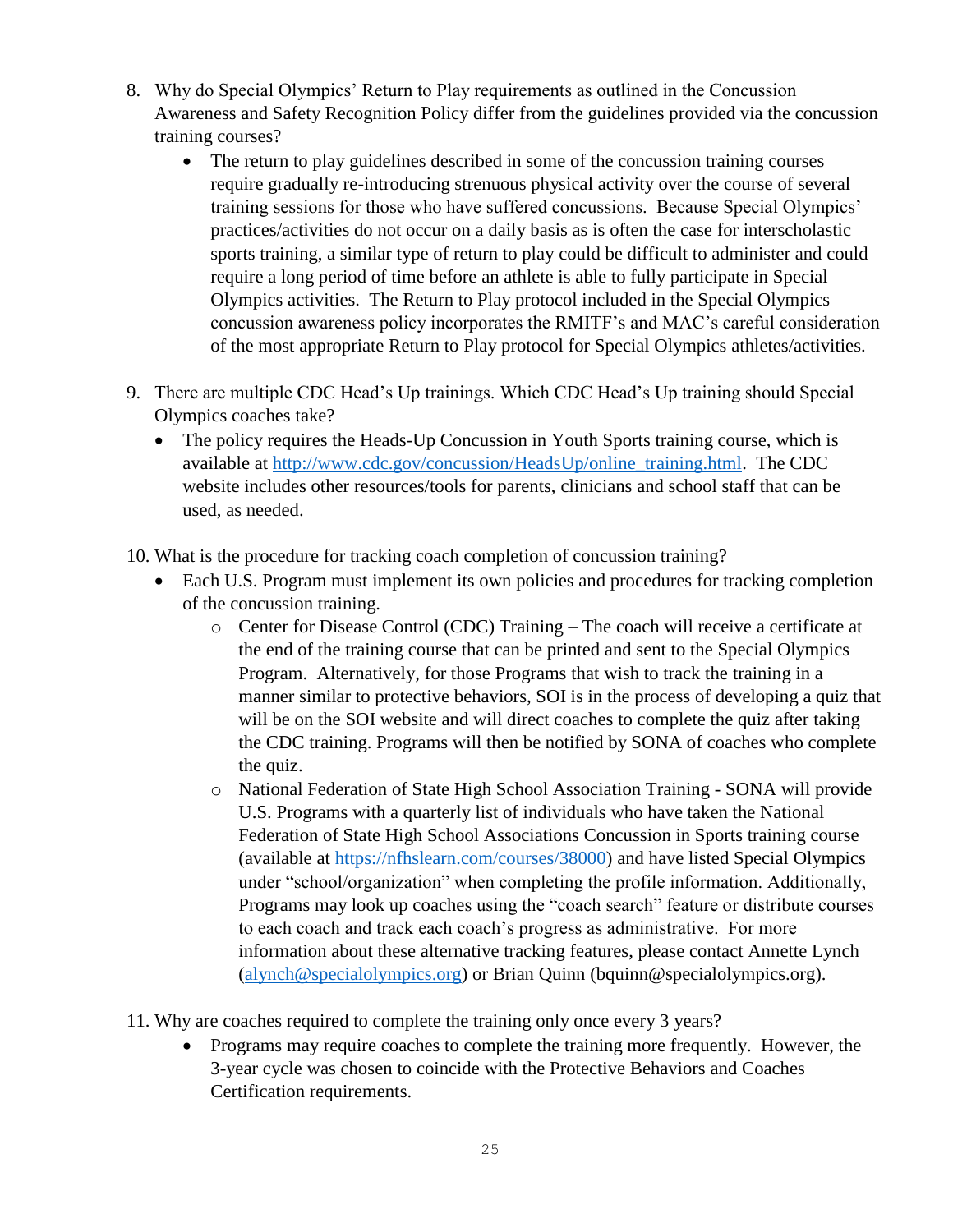- 12. What if a coach does not complete the required training?
	- The Concussion Awareness and Safety Recognition Policy outlines the training requirements for all coaches. Each Program should develop its own process relative to the implementation, tracking and enforcement of the Concussion Awareness and Safety Recognition policy to ensure compliance with the policy.

13. Does the Concussion Awareness and Safety Recognition Policy apply to Unified Partners? Yes, Unified Partners who are suspected of having a concussion are subject to the Return to Play guidelines as outlined in the policy.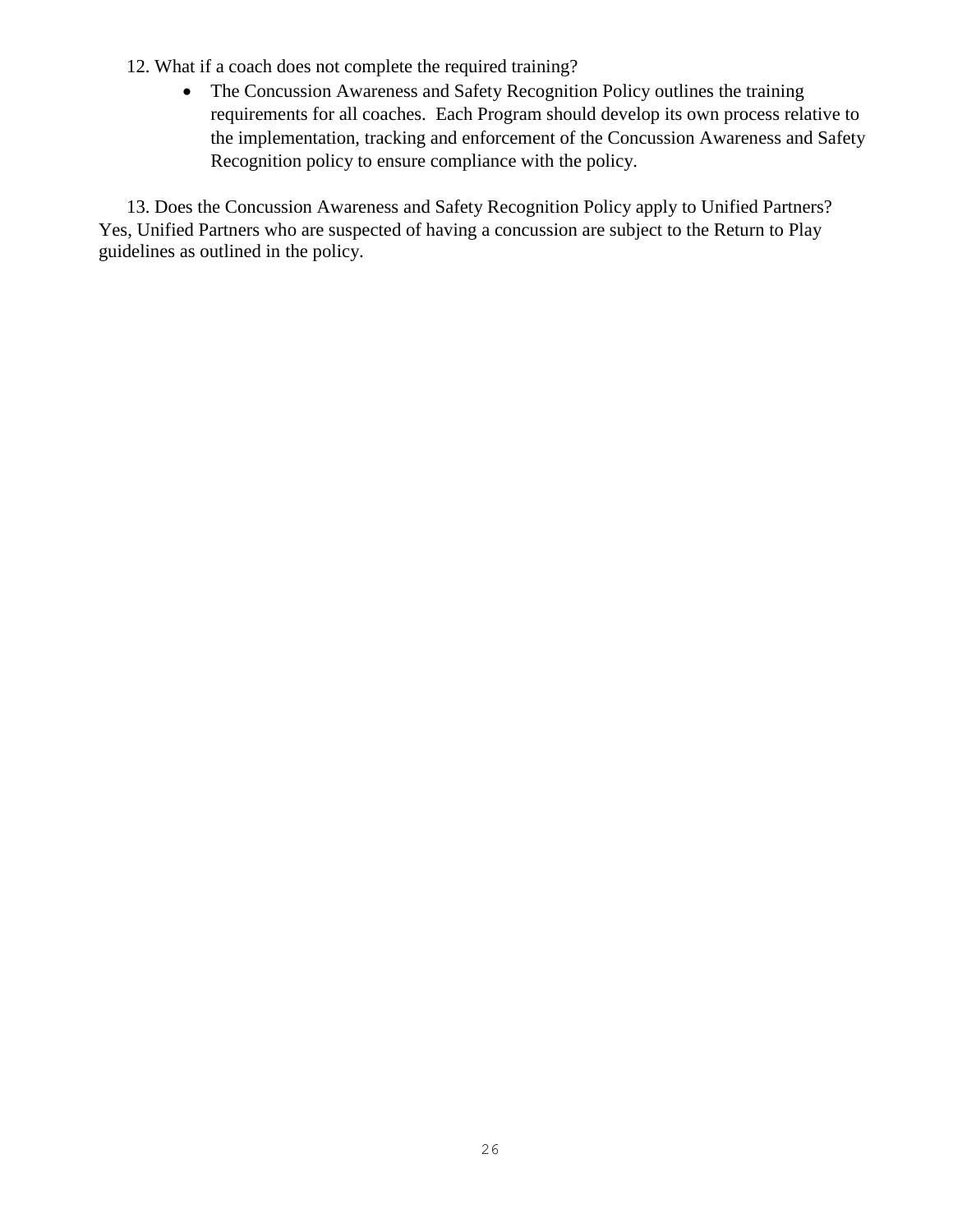### **SPECIAL OLYMPICS LOUISIANA INCIDENT REPORT FORM**

Please remember that there is one official spokesperson for Special Olympics Louisiana.

Person completing form:

Date and time filed:

What happened?

When did the incident occur? (Date and Time)

Where did the incident happen?

How and why did it happen? (Facts Only - Use additional paper if necessary)

Who was involved?

Extent of injuries and/or damages (Do not give out estimates, if there is property damage):

Who did you notify?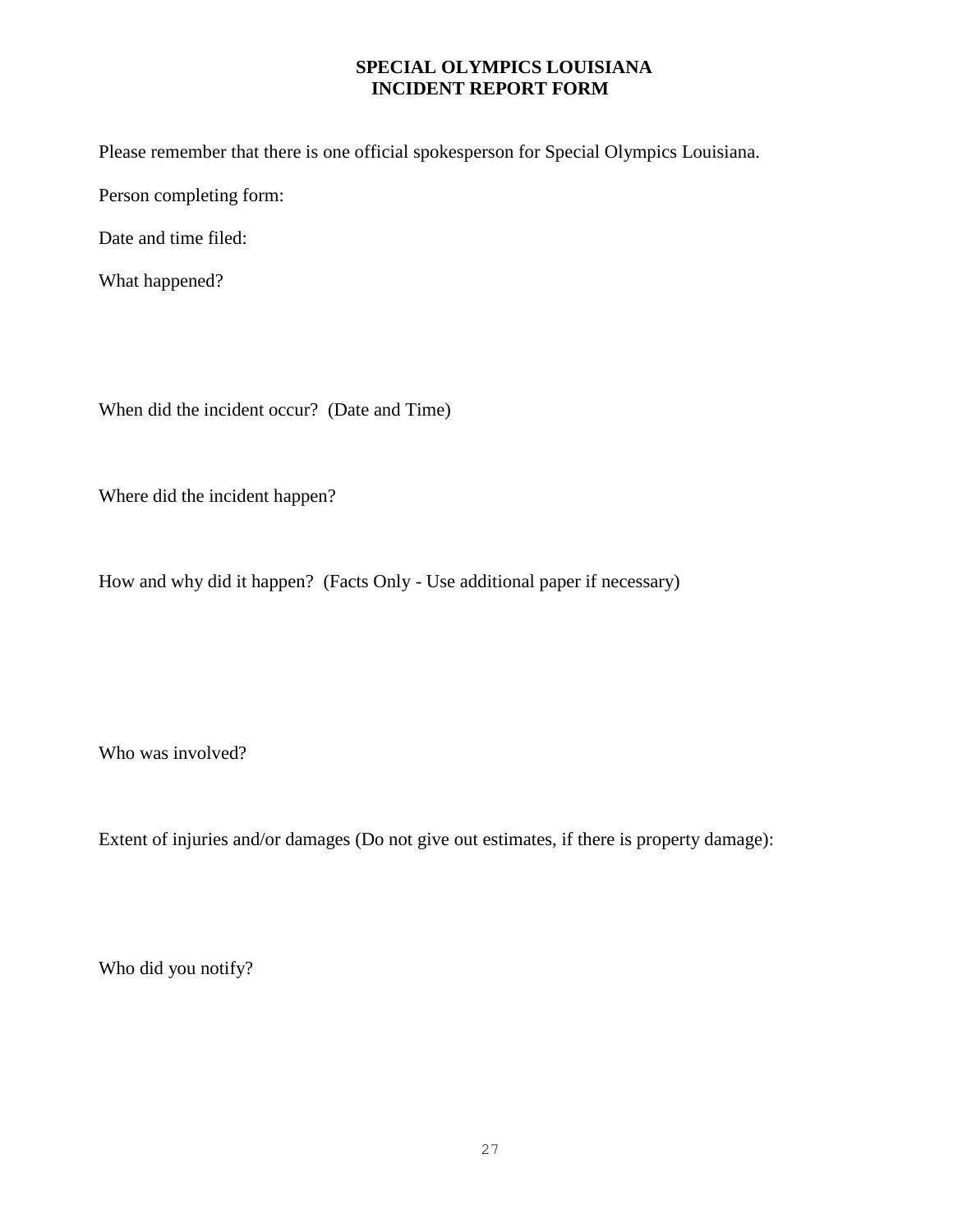## **PROTEST FORM For Use At All Special Olympics Games and Competitions**

This form must be submitted to the Protest Table no later than 30 minutes after the conclusion of the event being protested.

DATE: TIME SUBMITTED:

SPORT: EVENT:

AGE GROUP: DIVISION (HEAT):

ATHLETE'S NAME OR TEAM'S NAME:

REASON FOR PROTEST:

## STATE PAGE, NUMBER, AND SECTION OF VIOLATION FROM THE APPROPRIATE RULE BOOK (i.e., TAC and Official Olympics Rule Books)

Signature of Sport Head Coach:

## **DECISION BY JURY/REFEREE**

Protest Approved: Protest Denied:

| Signed: | Time. |
|---------|-------|
|         |       |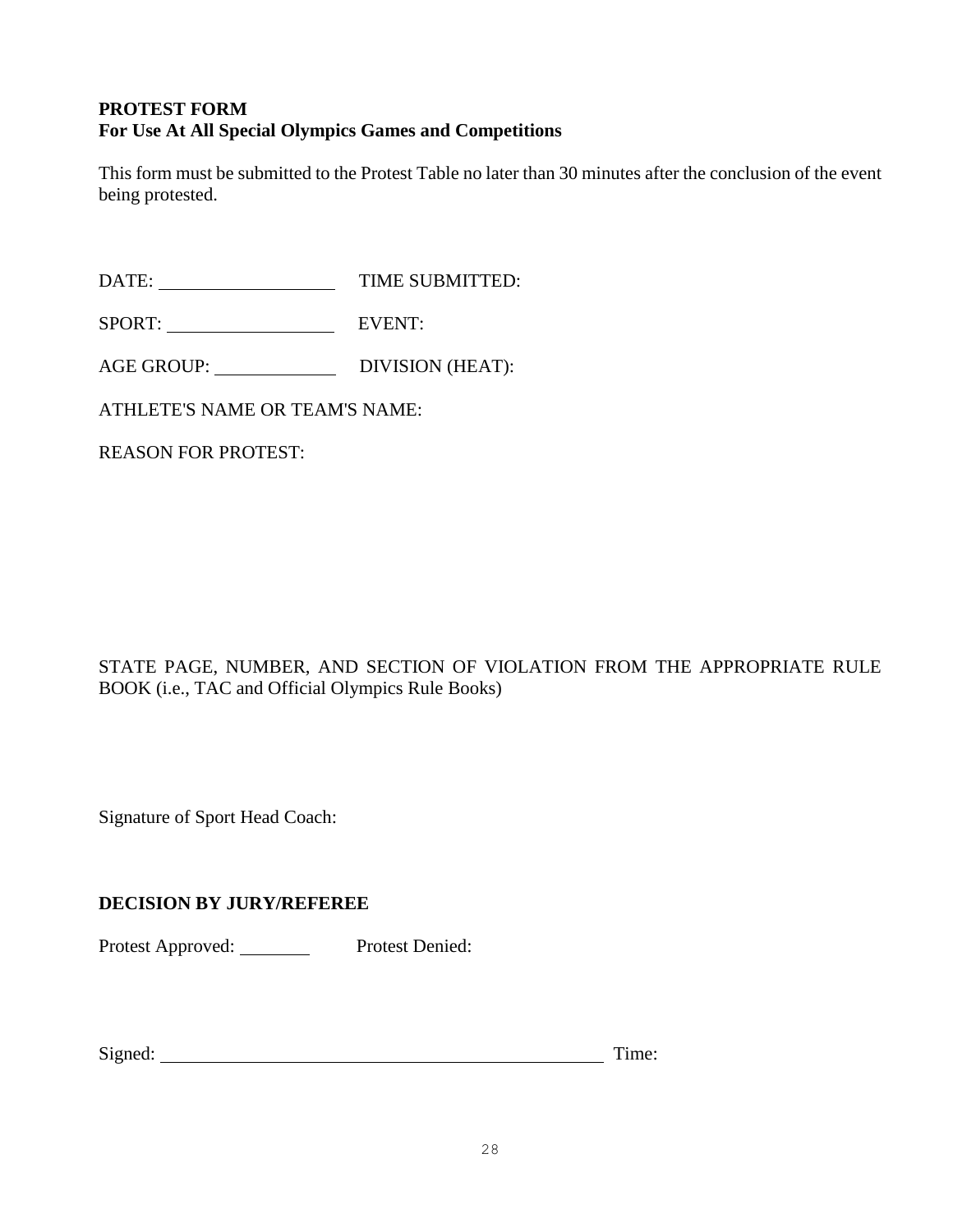## **SUGGESTION FORM**

EVENT:

LOCATION:

DATE:

I would like to offer the following suggestion(s) in order to enhance future Special Olympics competitions:

Suggestion(s):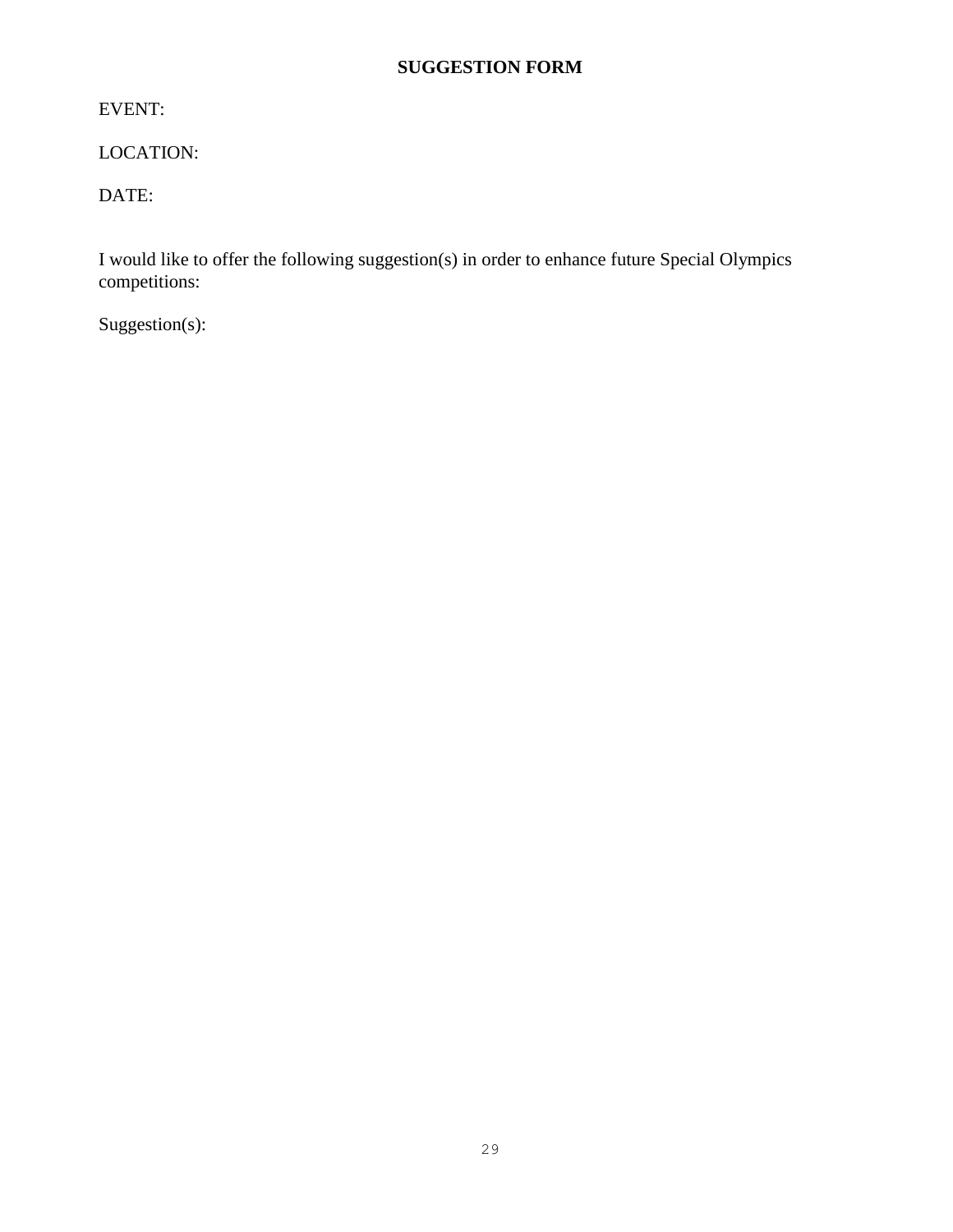# **Taking Athletes to a Competition**

It is the coach's responsibility to have the athletes prepared physically and mentally for the competition. This involves ensuring that all uniforms are ready, all athletes have proper footwear, all equipment is present, meals and transportation are available and all entries are correct. Below are a few tips for coaches to follow before, during and after the game/meet/match.

# **Athlete Flow at Competitions**

Coaches do not determine flow of athletes. Coaches have to know the athlete flow of a specific competition to ensure that athletes are where they need to be at the time that they need to be there.

# **Coaching Tip**

Athlete flow process is designed to make the athlete experience as smooth as possible from arriving at the competition to receiving awards to leaving the competition.

# **Before the Game/Meet/Match**

Make final check of all equipment and athlete needs.

Be confident and relaxed.

Be sure your athletes are warmed up, stretched and ready to compete.

Be sure to have the proper shoes for each event.

Be positive and upbeat but do not over excite.

# **At the Game/Meet/Match**

Encourage and support your athletes, but do not yell and scream. Keep calm and offer positive reinforcement at the competition.

Restrict coaching from the bleachers to positive comments that athletes can use at the time of competition.

Tell parents to be supportive but not to coach athletes.

Keep substitutions simple. Have substitutes ready for relays in case of injuries or noshows.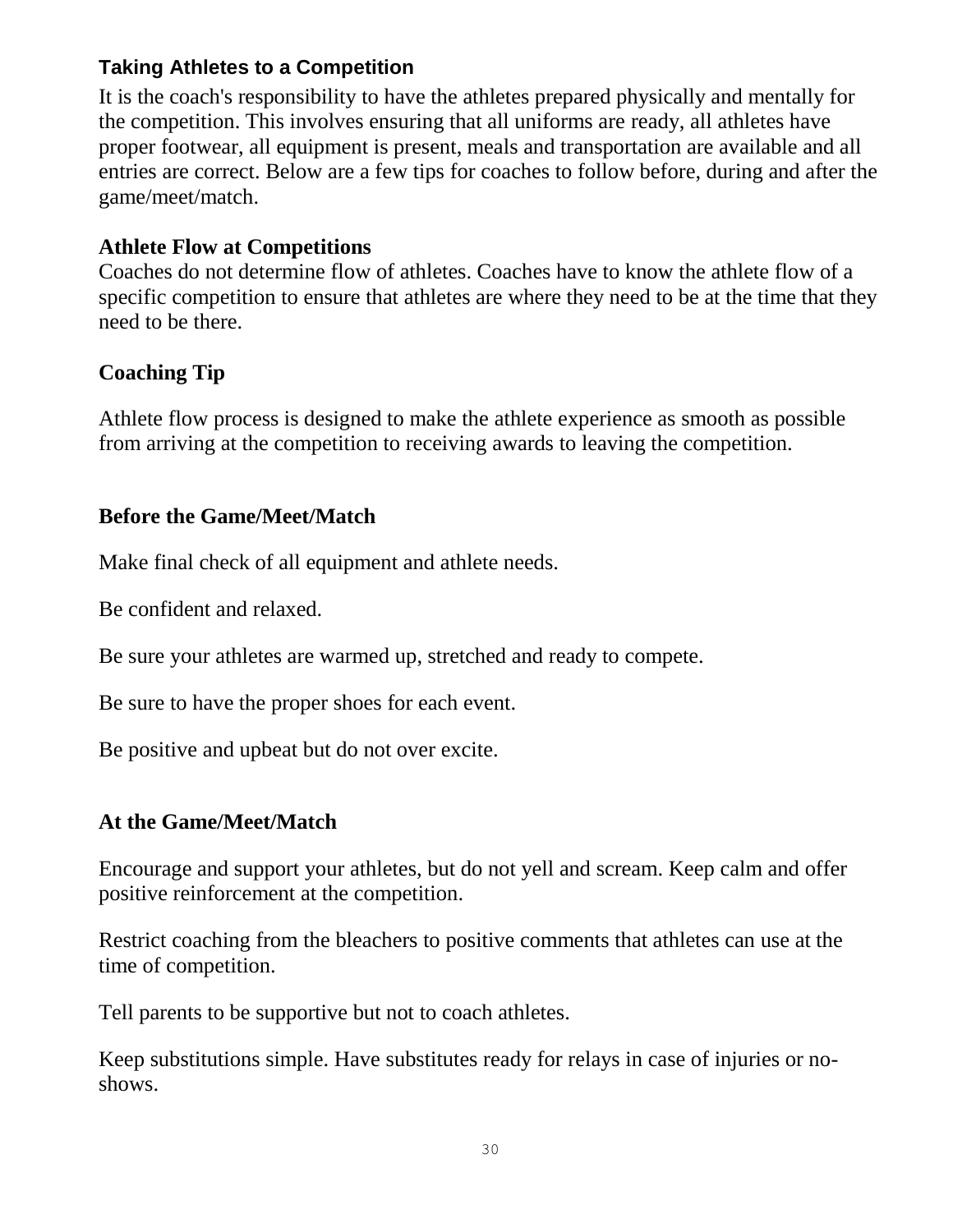Commit yourself to equal participation throughout the season.

Give different athletes the chance to compete in new events for which they have trained. Be a coach who allows the athlete to progress to new levels.

Make sure that the athletes have plenty of fluids.

## **HEALTH PREPARATION CHECKLIST**

The Medical Services Committee has developed the following Health Preparation Checklist. Coaches and parents should use this list to prepare Special Olympians for Games.

## 1. Selection of Athletes and Official Delegates

The selection of athletes, coaches and delegation members should be made with concern for the health of each individual. Each participant must be capable of travel and must have the physical stamina to cope with competing in the summer weather. Also, parents and guests who expect to attend these Games should be aware of the climatic conditions. It is recommended that individuals who have had heat-related problems or have the potential for heat prostration (due to poor glandula structure) not be selected.

## 2. Medical Certification and Parent Release Forms

Each athlete should have completed a Medical Certificate and Parent Release Form. This information is essential to the safety of all athletes. Any form that is not complete, legible and properly signed will be returned for correction.

## 3. Medication

Each athlete or delegation member who is taking medication should have a complete supply of medications. It is important that those individuals who are talking medication also bring an accurate list of medications used, as well as schedule indicating the exact dosage. It is difficult to obtain certain types of medication on short notice. Should an athlete or delegation member require treatment for heartrelated illness, the medical staff must have accurate information regarding that person's medication so that proper treatment can be provided.

## 4. Personal Health Items

Athletes should have a good suntan lotion and/or sunscreen in addition to the usual toiletries. Each athlete should try the sun lotion before the Games to be sure that it does not cause skin irritation or an allergic reaction. Individuals with blonde or red hair and fair or sensitive skin will definitely benefit from using a good sunscreen preparation. And remember, everybody burns, regardless of skin pigmentation!

## 5. Clothing

Athletes should have light colored, loose fitting, cotton clothing to wear at the Games. Also, it is important for each athlete to bring a billed cap or tennis hat. These items will greatly help the athletes to stay cool.

## 6. Diet

A balanced diet is essential to the athlete's performance at the Games. The diet should contain extra carbohydrates (in the form of starches) and fresh fruit and vegetables, whenever possible, prior to and